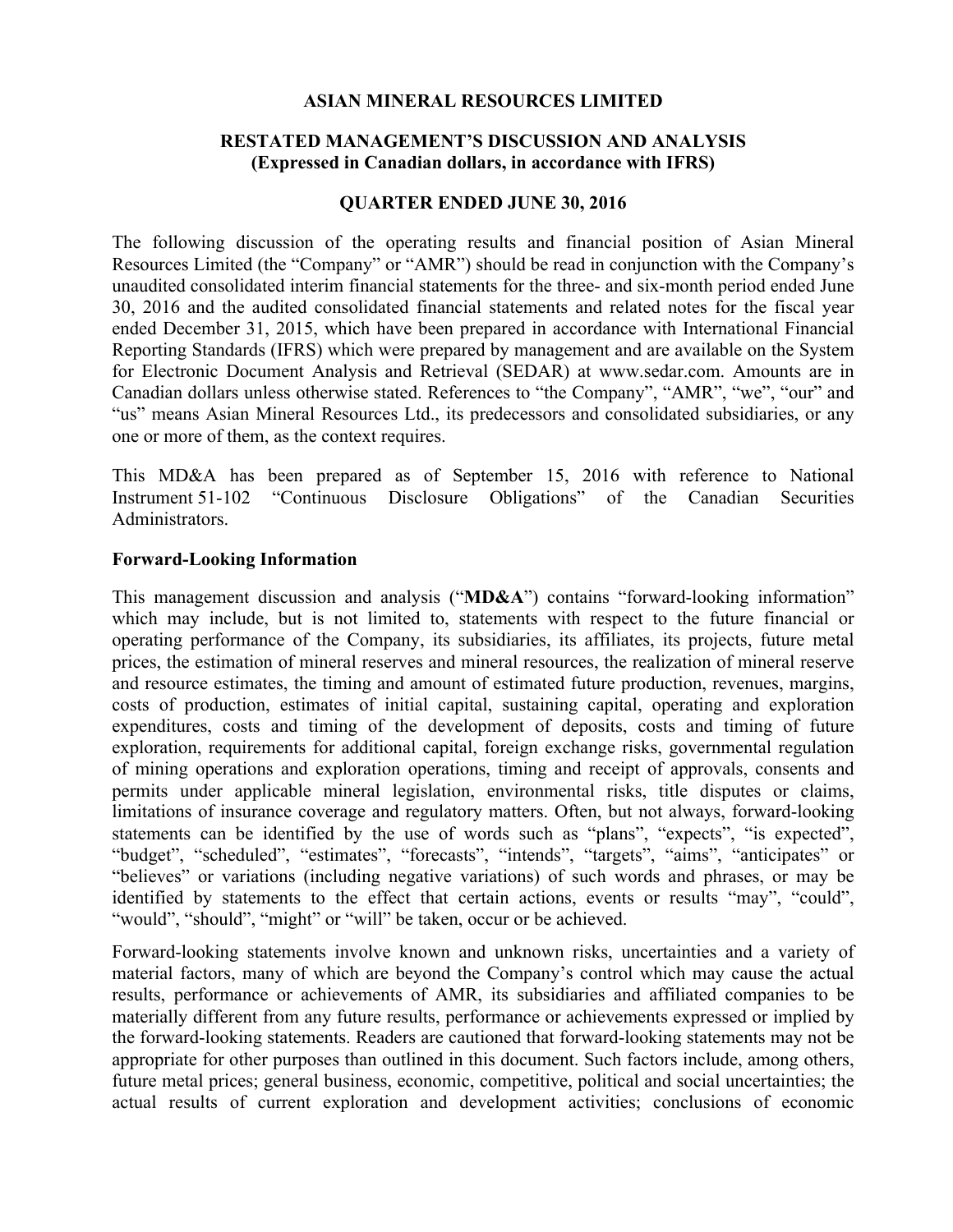evaluations and studies; fluctuations in the value of the U.S. dollar relative to the local currencies in the jurisdictions of the Company's key projects; changes in project parameters as plans continue to be refined; possible variations of ore grade or projected recovery rates; accidents, labour disputes or slow-downs and other risks of the mining industry; climatic conditions; political instability, insurrection or war, civil unrest or armed assault; labour force availability and turnover; delays in obtaining financing or governmental approvals or in the completion of exploration and development activities; as well as those factors referred to in the section entitled "Risks and Uncertainties" section of the MD&A. The reader is also cautioned that the foregoing list of factors is not exhausted of the factors that may affect the Company's forward-looking statements.

Although the Company has attempted to identify important factors that could cause actual actions, events or results to differ materially from those described in forward-looking statements, there may be other factors that cause actions, events or results to differ from those anticipated, estimated or intended. Forward-looking statements contained herein are made as of the date of this document and, except as required by applicable law, the Company disclaims any obligation to update any forward-looking statements, whether as a result of new information, future events or results or otherwise. There can be no assurance that forward-looking statements will prove to be accurate, as actual results and future events could differ materially from those anticipated in such statements. Accordingly, readers should not place undue reliance on forward-looking statements.

In addition, please note that statements relating to "reserves" or "resources" are deemed to be forward-looking information as they involve the implied assessment, based on certain estimates and assumptions, that, the resources and reserves described can be profitably mined in the future.

#### **BUSINESS**

The Company was originally incorporated pursuant to the *New Zealand Companies Act* 1993. Effective December 31, 2004, it was continued as a British Columbia corporation under the *British Columbia Business Corporations Act*. The Company owns 100% of AMR Nickel Limited ("**AMRN**") and 100% of Asian Nickel Exploration Limited, both of which are incorporated pursuant to the laws of the Cook Islands. Through AMRN, the Company owns 90% of Ban Phuc Nickel Mines LLP ("**BPNM**"), a limited liability company established in 1993 under the laws of the Socialist Republic of Vietnam pursuant to a Foreign Investment Licence ("**FIL**") and a related Joint Venture Agreement and Charter whereby AMRN and Mineral Development Company ("**Mideco**"), an agency of the Ministry of Heavy Industry of Vietnam, formed BPNM to jointly explore and develop what was originally a 600 km<sup>2</sup> area designated in the FIL and is now 150 km<sup>2</sup> in Son La Province in north west Vietnam. Ownership of BPNM was originally held by AMRN as to 70% and by Mideco as to 30%. Mideco subsequently assigned a 10% interest in BPNM to Son La Mechanical Engineering Company, a company which was privatized and renamed Son La Mechanical Engineering Joint Stock Company ("**Coxama**"). In mid-2006, AMRN acquired Mideco's 20% interest so as to increase its interest to its current 90%.

The FIL was replaced in 2006 by an investment certificate issued under a new Law on Enterprises which provides for the establishment, management, organization and operation of various types of business enterprise carrying on business in all economic sectors in Vietnam and an Investment Law which replaced the legislation under which the FIL was granted. Concurrently, the Joint Venture Agreement and Charter were amended to conform with the new legislation and the revised ownership of BPNM. Development of the Project was completed in mid-2013 and commercial production was reached in November 2013.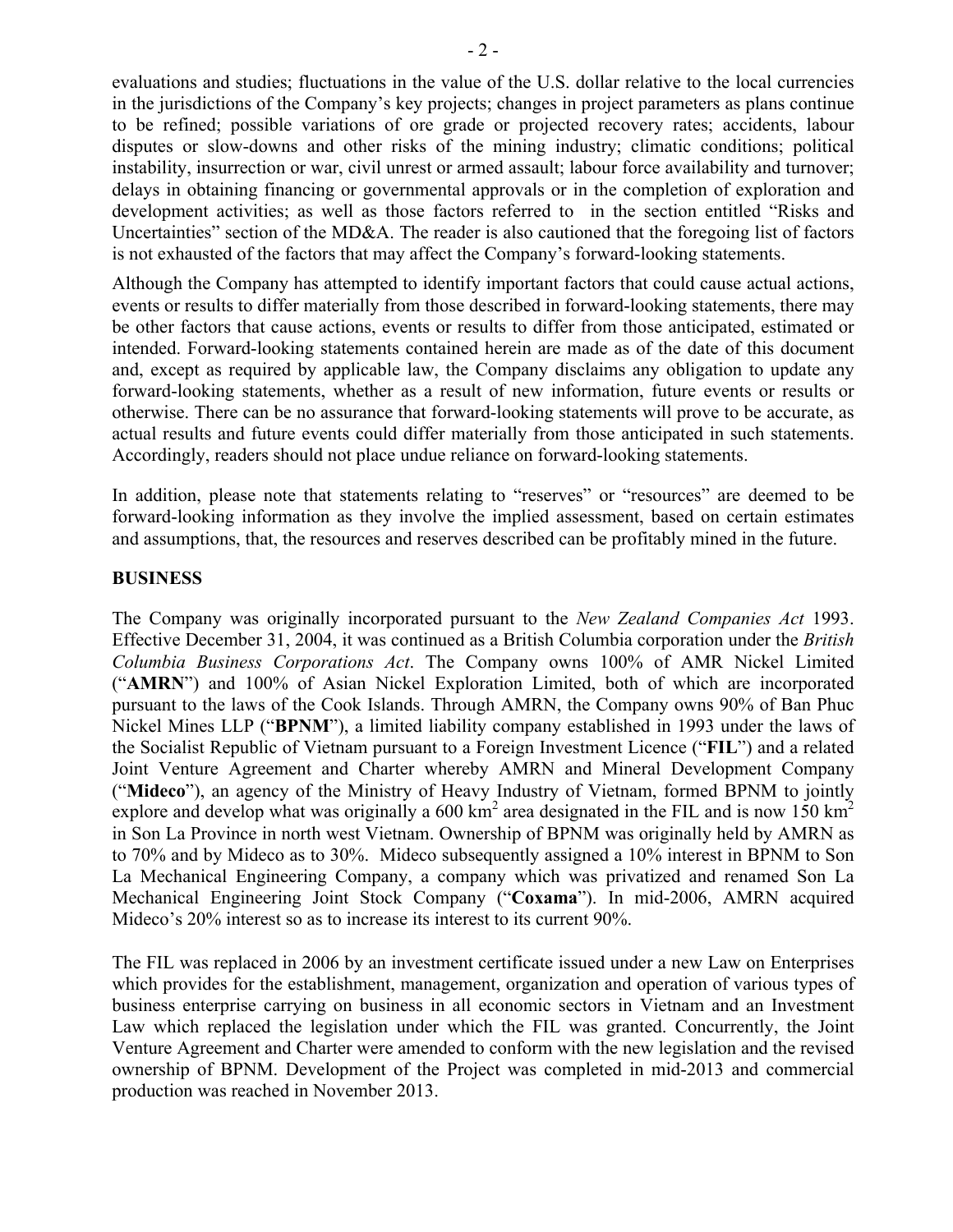In late 2010, the Vietnamese Government passed a new law, the Mineral Law 2010. Decree 15 of the law included a new statutory fee titled "mining rights grant fee". The Mineral Law 2010 provided the fee to be determined based on price, reserve, quality and type of the relevant mineral; however, until late 2013, both the Mineral Law 2010 and the Decree 15 did not specify the formula for calculation and thus there was no basis to estimate the fee payable. In November 2013, the Vietnamese Government issued Decree 203 which outlined the formula to calculate the mining rights grant fee and on that basis the Company estimated the cost of the fee and recognized a provision of \$4.6 million in its 2013 consolidated financial statements. On 6 February 2015, the Company received Decision No. 288/QD-BTNMT issued by the Ministry of Natural Resources and Environment ("MONRE") to amend the contents specified in the Mineral Mining License. In the Decision, the mining rights grant fee was fixed at \$2.9 million and is payable in annual installments over the three years from 2015 to 2017.

In July 2014, the Company's subsidiary, BPNM was awarded a mineral exploration license ("Exploration License") and commenced an exploration programme which provides for the exploration of nickel-copper mineralization over a significant area around its operating Ban Phuc nickel mine in Son La, Vietnam. Highlights of the Exploration License are:

- Provides BPNM with exclusive rights to explore within 49.7 km2 of Son La province, Vietnam.
- Immediate focus on targeted extensions to the currently operating Ban Phuc mine.
- Encompasses multiple high-priority targets already identified and well understood by BPNM through its surface exploration programme.
- Following successful exploration, allows BPNM to apply for and obtain additional mining licences with no auction requirements (subject to positive feasibility study and EIA).

## **Second quarter Highlights**

- Lower than target mine production rate by 21%, averaging 26,022 tonnes per month (target 32,929 tonnes per month) for a total of 78,065 tonnes for Q2 2016
- Tonnes milled of 78,084
- Produced 1,318 tonnes of nickel contained metal in concentrate
- Produced 640 tonnes of copper contained metal in concentrate
- Net Sale revenues of \$7,467,406 after \$1,810,080 export tax

## **Outlook for 2016**

- AMR is implementing plans to safely and effectively transition its Ban Phuc operations into care and maintenance over Q3 due to the sustained low nickel price. Detailed planning for the suspension of mining activities are ongoing and include maintaining the processing facilities in a state of readiness and planned ongoing maintenance.
- Operational management focus will shift to the further design, planning and financial analysis on the disseminated resource located adjacent to the Ban Phuc mine.
- Further AMR will look to restart exploration activities on its high priority exploration targets to increase its resource and reserve base. AMR's Ban Phuc operation is located in a world class Nickel District which host 26 exploration targets.
- On 11 August 2016, AMR has also entered into a Scheme Implementation Agreement (the "SIA") with Kasbah Resources (ASX : KAS) pursuant to which AMR will, if implemented, acquire all of the ordinary outstanding shares of Kasbah (the "Kasbah Shares") by way of a scheme of arrangement under the Australian Corporations Act (the "Transaction").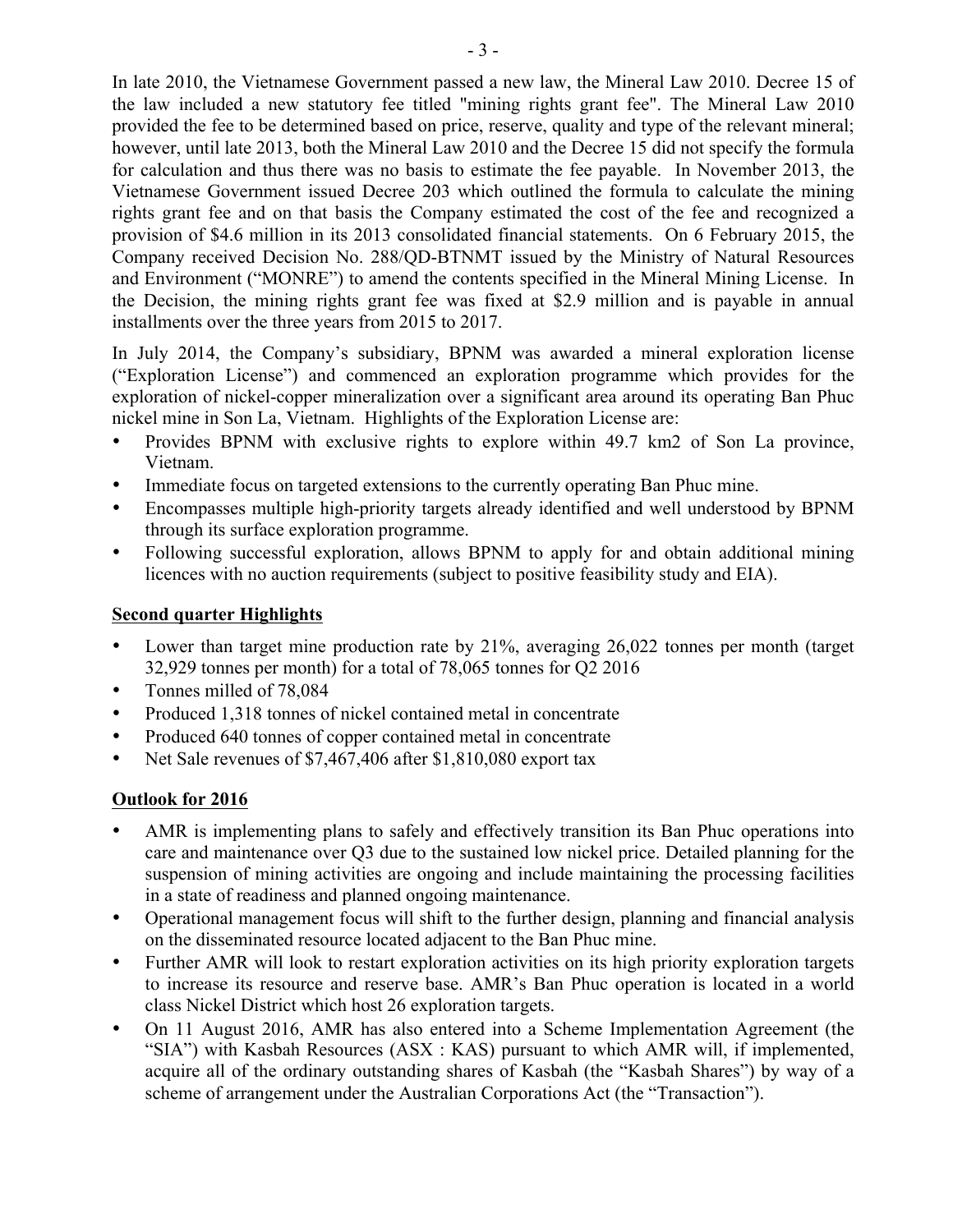- Once completed, the Transaction will provide a clear path to the commencement of construction of Kasbah's Achmmach tin project located in Morocco (subject to the decision of the AMR board on an appropriate project financing package)
- The Transaction provides upside opportunities for both AMR and Kasbah shareholders with exposure to upswings in both tin and nickel, a diversified asset base and potential for future growth.
- The Transaction will be subject to, among other things, Kasbah shareholder approval, TSX-V and Australian Stock Exchange approvals, receipt of all necessary regulatory and Australian court approvals, as well as the satisfaction of certain other conditions customary for a transaction of this nature.

## **THE QUARTER IN REVIEW**

## **Financing Transactions**

## *Project financing loan*

BPNM repaid in full the working capital and Lien Viet Post Bank long term loan in 2015.

Currently, BPNM does not have any loan agreement with any bank or financial institution.

## **BAN PHUC MINE**

Mining activity commenced in early May 2013 focusing on development within the massive sulphide vein ("MSV") with main construction activities substantially completed by June 2013, and all key facilities ready for commissioning and ramp-up. Trucking of concentrate to the Port of Hai Phong commenced in August and by September the plant performance had shown good results with the expectation, as planned, to transfer to full operational phase by the end of October 2013. By the middle of November the first commercial quantity of nickel concentrate was ready for shipment from the Port warehouse.

On 19th November 2013, the vessel MVRich Glory departed the Port of Hai Phong, Vietnam, with 5,015 wet metric tonnes ("wmt") of BPNM Nickel Concentrate at an average Nickel grade of 9.5%. The shipment was the first export sale of Nickel Concentrate for BPNM and also marked a milestone as the first export shipment of Nickel Concentrate from Vietnam.

For the quarter ended June 30, 2016 the mine targeted to produce an average of 32,929 tonnes of ore per month and was lower by 21%, averaging 26,022 tonnes for a total of 78,065 tonnes mined for the quarter. The operation achieved 2 shipments in the quarter totaling 11,000 wet metric tonnes of nickel concentrate sold. In May 2016, Jinchuan Groups Smelter requested BPNM management to visit the smelter in China to inspect three shipments 37, 38 and 39 and put a hold on shipments 40 onwards until the inspection and report on findings was made. The issue related to a change in color and appearance of the concentrate requiring testing and a report on findings. This led to a hold on shipments in the quarter. BPNM management have since resolved all concerns and resumed shipments under normal trade in July 2016.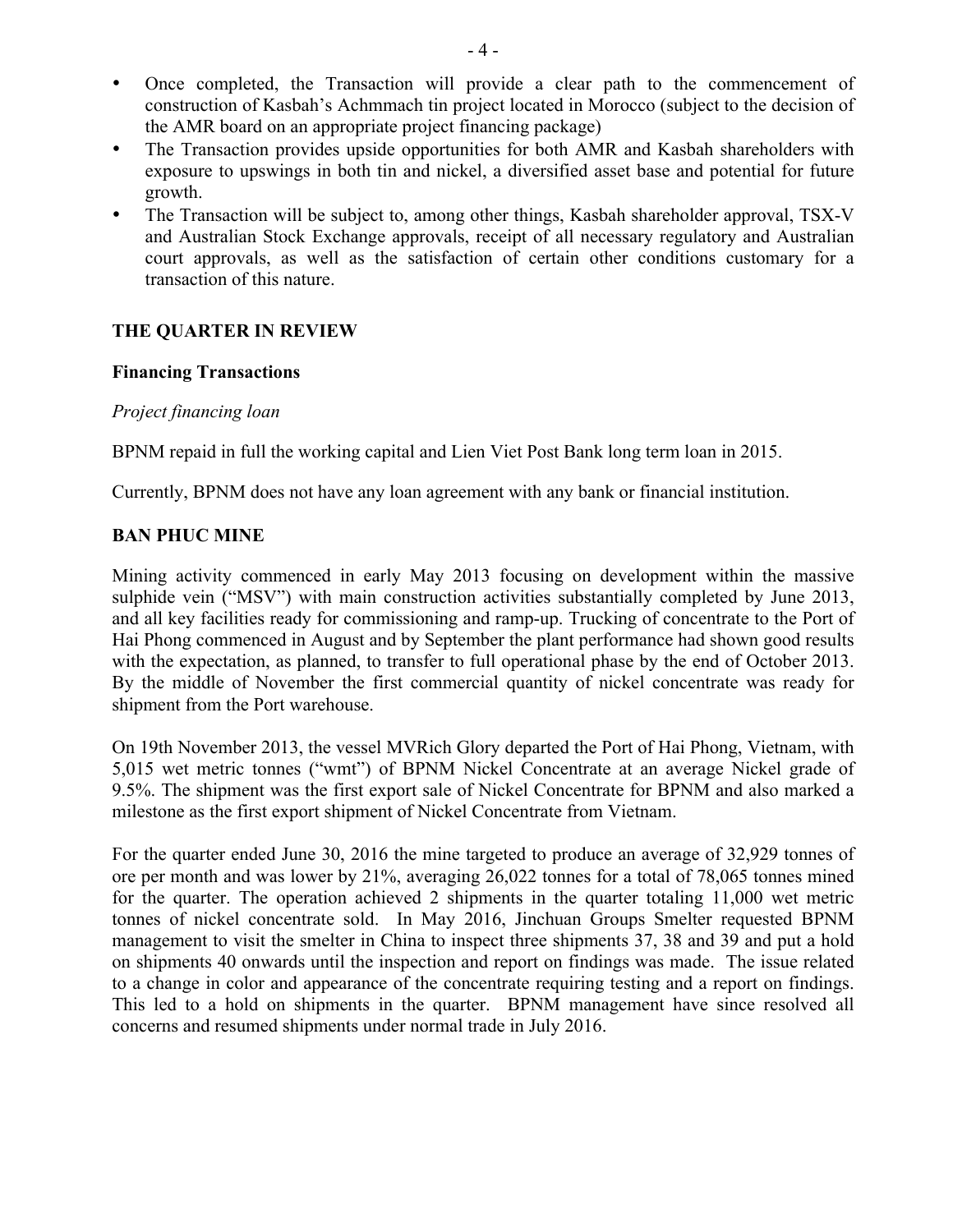## **BAN PHUC RESERVES AND RESOURCES**

It is anticipated that the current economically recoverable ore reserve will be completed by September 2016 and the Ban Phuc mine will move into care and maintenance status late in the third quarter 2016 due to nickel pricing and of note, most of the MSV has been mined.

A full summary of the mineral resources for MSV and Disseminated Mineralization estimated as of February 15, 2013 are shown in the following tables:

| <b>Ban Phuc MSV Mineral Resource Estimate</b><br>Grade Tonnage Reported above a Cut off of 0.40% Nickel |                                                                                                                                                                                                                                                              |      |      |      |       |      |       |    |    |  |
|---------------------------------------------------------------------------------------------------------|--------------------------------------------------------------------------------------------------------------------------------------------------------------------------------------------------------------------------------------------------------------|------|------|------|-------|------|-------|----|----|--|
| Category                                                                                                | Cobalt<br><b>Tonnes</b><br>Ni<br><b>Nickel</b><br>MgO<br>Cu<br>Fe<br>Co<br><b>Copper</b><br>S<br>(000't)<br>(000't)<br>(000't)<br>(Mt)<br>Grade<br>Grade<br>Grade<br>Grade<br>Grade<br>Grade<br>(0/0)<br>$\frac{9}{0}$<br>(%)<br>$\frac{1}{2}$<br>(%)<br>(%) |      |      |      |       |      |       |    |    |  |
| Measured                                                                                                | 0.73                                                                                                                                                                                                                                                         | 2.78 | 1.16 | 0.07 | 13.53 | 4.39 | 26.09 | 20 | 8  |  |
| Indicated                                                                                               | 0.96                                                                                                                                                                                                                                                         | 2.60 | 1.22 | 0.06 | 12.94 | 2.04 | 25.01 | 25 | 12 |  |
| Measured $+$<br>Indicated                                                                               | 1.69                                                                                                                                                                                                                                                         | 2.68 | 1.19 | 0.06 | 13.20 | 3.06 | 25.48 | 45 | 20 |  |
| Inferred                                                                                                | 0.17                                                                                                                                                                                                                                                         | l.94 | 0.80 | 0.03 | 10.04 | 6.76 | 20.27 | 3  |    |  |

*Mineral Resource estimate results from Ban Phuc MSV Deposit. The mineral resource was estimated within constraining wireframe solids based on a nominal lower cut-off grade of 0.4% Ni. Ordinary kriging with high grade treatment.*

| <b>Ban Phuc Disseminated Mineralization Resources Estimate</b><br>Grade Tonnage Reported above a Cut off of 0.90% Nickel |                       |                       |                    |                       |                      |                     |                    |                          |                          |                   |
|--------------------------------------------------------------------------------------------------------------------------|-----------------------|-----------------------|--------------------|-----------------------|----------------------|---------------------|--------------------|--------------------------|--------------------------|-------------------|
| Category                                                                                                                 | <b>Tonnes</b><br>(Mt) | Ni<br>Grade<br>$(\%)$ | Cu<br>Grade<br>(%) | Co<br>Grade<br>$(\%)$ | S<br>Grade<br>$(\%)$ | MgO<br>Grade<br>(%) | Fe<br>Grade<br>(%) | <b>Nickel</b><br>(000't) | <b>Copper</b><br>(000't) | Cobalt<br>(000't) |
| Measured                                                                                                                 | 0.2                   | 1.05                  | 0.15               | 0.01                  | 1.14                 | 15.83               | 3.75               | 2.1                      | 0.3                      | 0.0               |
| Indicated                                                                                                                | 0.7                   | 1.23                  | 0.14               | 0.02                  | 0.53                 | 21.69               | 5.58               | 8.4                      | 1.0                      | 0.1               |
| Measured<br>$^+$<br>Indicated                                                                                            | 0.9                   | 1.19                  | 0.14               | 0.02                  | 0.67                 | 20.37               | 5.17               | 10.5                     | 1.3                      | 0.1               |
| Inferred                                                                                                                 | 0.4                   | 1.14                  | 0.04               | 0.00                  | 0.09                 | 5.93                | 1.66               | 4.4                      | 0.2                      | 0.0               |

*Mineral Resource estimate results for Ban Phuc Disseminated Mineralization Deposit. The resource is quoted from blocks above the specified cut-off grade of 0.9% Ni.*

#### **Notes:**

- 1. Mineral Resources that are not Mineral Reserves do not have a demonstrated viability.
- 2. The stated Mineral Resources have been prepared in accordance with Canada's National Instrument 43-101 *Standards of Disclosure for Mineral Projects* (NI 43-101) and are classified in accordance with the Canadian Institute of Mining, Metallurgy and Petroleum's (CIM) "CIM Definition Standards – For Mineral Resources and Mineral Reserves."
- 3. Dr. Bielin Shi of CSA Global Pty Ltd, who is independent of AMR and is a "qualified person" within the meaning of NI 43-101 has reviewed and accepts responsibility for the stated Mineral Resource estimates in the form and context in which they appear. Dr. Shi is not aware of any environmental, permitting, legal, title, taxation, socio-economic, marketing or political issues what would materially affect the stated Mineral Resource estimates.
- 4. For more detailed information regarding the Ban Phuc MSV deposit, DISS deposit, key assumptions, parameters, sampling, analytical methods, quality assurance program, geology, geological controls and mineralization see: the Company's NI 43-101 Technical Report dated February 5, 2013 (as amended February 15, 2013) available at www.sedar.com.

The Ban Phuc mineral reserve estimate as of February 15, 2013 is shown in the following table: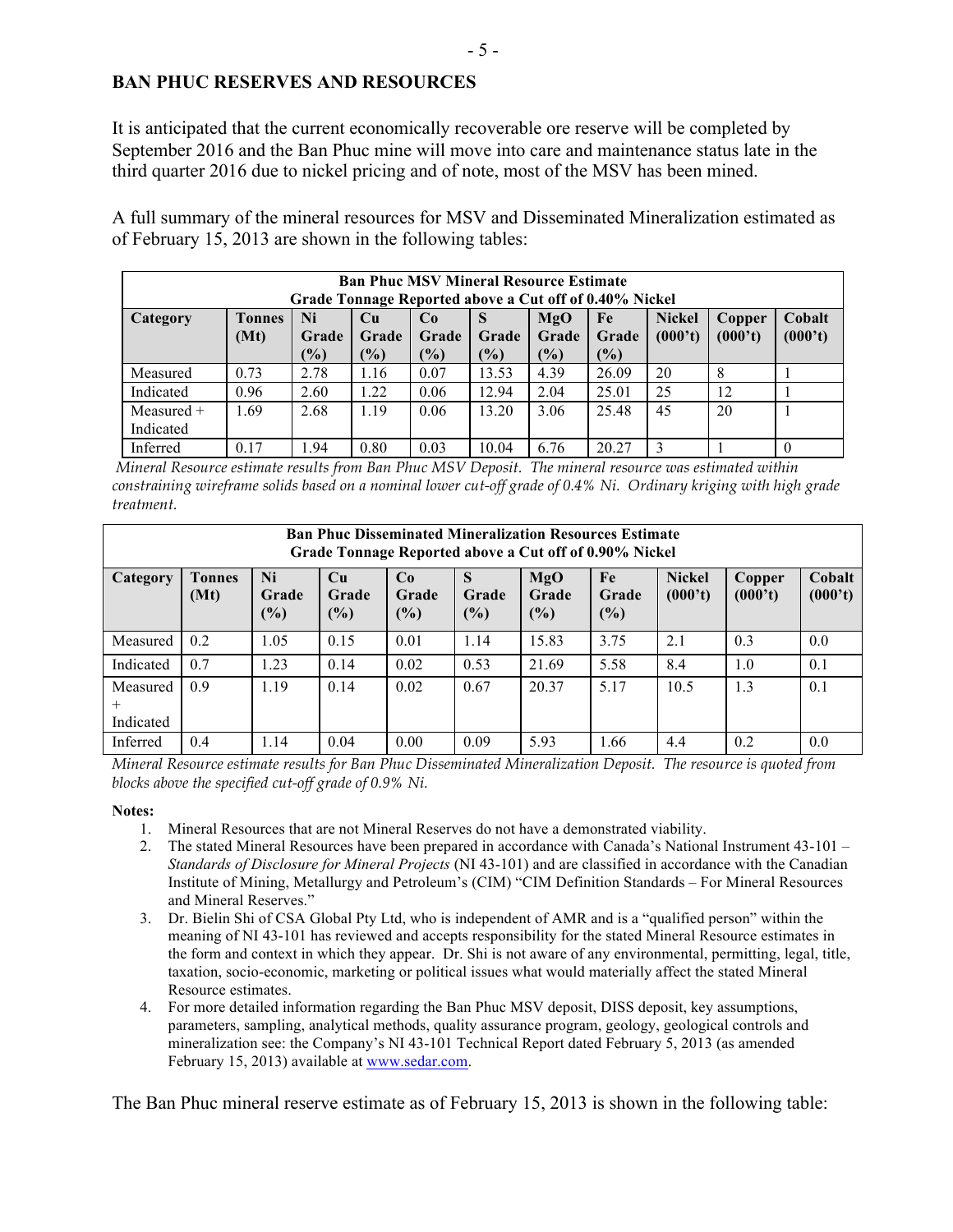| <b>Item</b>                      | Mt  | Ni grade<br>$\frac{0}{0}$ | Cu grade<br>$\frac{0}{0}$ | Co grade<br>$\frac{0}{0}$ |
|----------------------------------|-----|---------------------------|---------------------------|---------------------------|
| <b>Proven Mineral Reserves</b>   | 0.7 |                           |                           | 0.06                      |
| <b>Probable Mineral Reserves</b> | 0 ዓ |                           |                           | 0.04                      |
| <b>Total Mineral Reserves</b>    |     |                           |                           | 0.05                      |

Notes:

- 1. The stated Mineral Reserve comprises MSV mineralization only.
- 2. Mr. John Wyche of Australian Mine Design and Development Pty Ltd, who is independent of AMR and is a "qualified person" within the meaning of NI 43-101 has reviewed and accepts responsibility for the stated Mineral Reserve estimate in the form and context in which it appears. Mr. Wyche is not aware of any environmental, permitting, legal, title, taxation, socio-economic, marketing or political issues that would materially affect the states Mineral Reserve estimate.
- 3. The stated Mineral Reserve estimate has been prepared in accordance with NI 43-101 and is classified in accordance with CIM's "CIM Definition Standards – For Mineral Resources and Mineral Reserves".
- 4. The stated Mineral Reserve estimate using a nickel price of US\$21,310/t, copper price of US\$8,419/t and cobalt price of US\$34,000/t.
- 5. The annual ore production estimate is 360,000 tpa.
- 6. The states Mineral Reserve estimate includes Vietnamese government royalties of 10% and export tariffs of 20% for nickel and cobalt and 30% for copper.
- 7. For more detailed information regarding the Ban Phuc MSV deposit key assumptions, parameters sampling, analytical methods, quality assurance program, geology, geological controls and mineralization see the Technical Report available at www.sedar.com.
- 8. Reserves are a subset of Mineral Resources and are not additive.

|                                            | Quarter<br><b>June 30,</b><br>2016 | Quarter<br>June 30,<br>2015 |
|--------------------------------------------|------------------------------------|-----------------------------|
| Ore Mined (tonnes)                         | 78,065                             | 111,218                     |
| Ore Milled (tonnes)                        | 78,084                             | 111,199                     |
| Ni Concentrate Produced (dmt)              | 13,476                             | 21,238                      |
| Average Ni grade $(\% )$                   | 1.87                               | 2.11                        |
| Ni recovery $(\% )$                        | 87                                 | 87                          |
| Ni concentrate grade $(\% )$               | 9.7                                | 9.6                         |
| Ni contained metal in concentrate (tonnes) | 1,318                              | 2,033                       |
| Ni payable metal in concentrate (tonnes)   | 863                                | 1,423                       |
| Average Cu grade $(\% )$                   | 0.87                               | 0.93                        |
| Cu recovery $(\% )$                        | 93                                 | 94                          |
| Cu concentrate grade $(\% )$               | 4.8                                | 4.6                         |
| Cu contained metal in concentrate (tonnes) | 640                                | 972                         |
| Cu payable metal in concentrate (tonnes)   | 304                                | 486                         |

## **PRODUCTION RESULTS**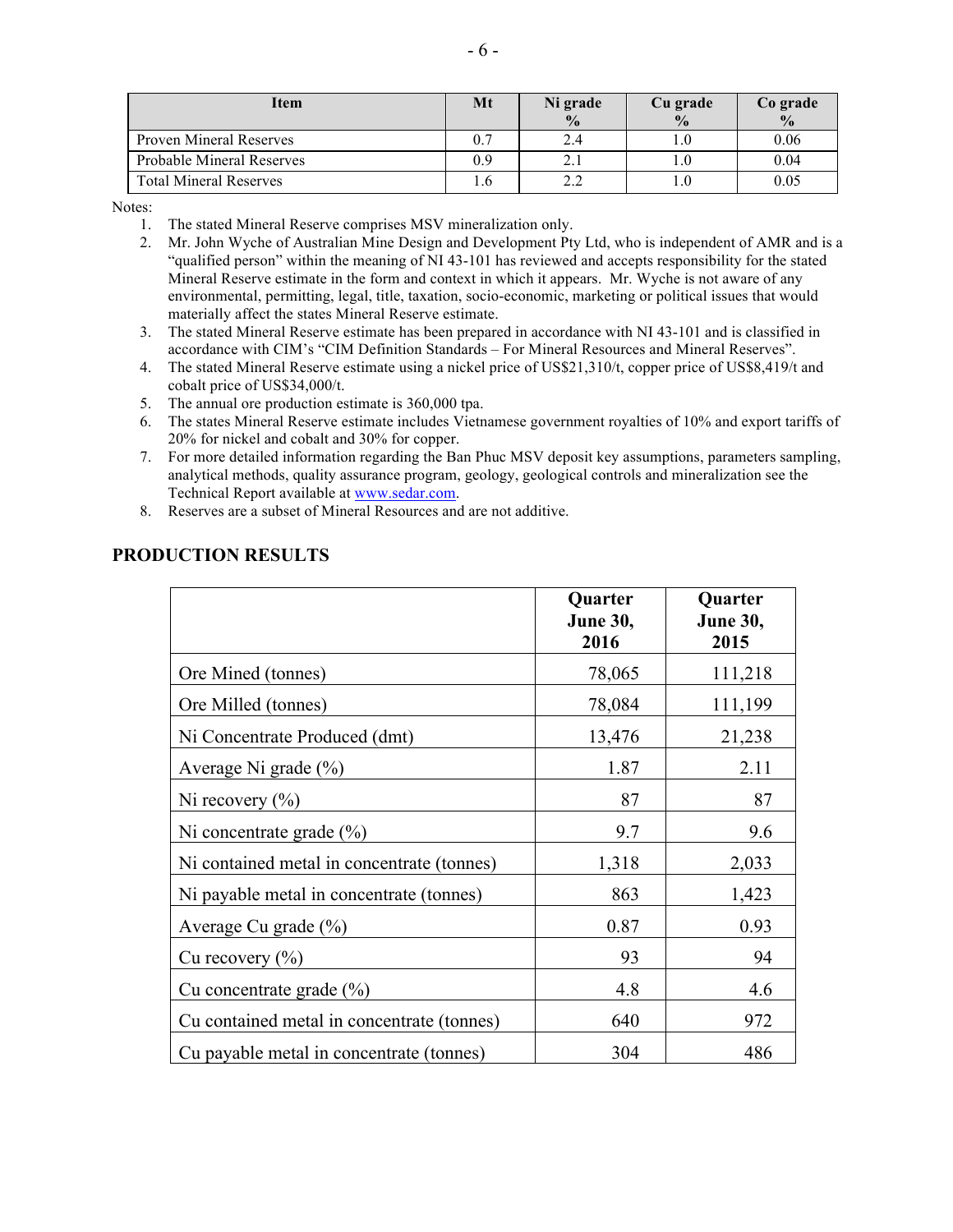# **FINANCIAL SUMMARY**

## **Selected Quarterly Information**

|                                 | <b>Quarter to</b><br>June 30, 2016<br>- Restated | <b>Quarter to</b><br>June 30, 2015<br>- Restated | <b>Quarter to</b><br><b>June 30,</b><br>2014 | <b>Quarter to</b><br><b>June 30,</b><br>2013 |
|---------------------------------|--------------------------------------------------|--------------------------------------------------|----------------------------------------------|----------------------------------------------|
| Sale revenue                    | \$7,467,406                                      | \$20,498,526                                     | \$21,082,872                                 | $\mathbb{S}$ -                               |
| Interest income                 | \$5,892                                          | \$30,442                                         | \$442                                        | \$41,892                                     |
| Net income (loss)               | $(\$3,554,174)$                                  | (\$1,414,384)                                    | \$3,865,914                                  | $(\$3,821,347)$                              |
| Loss per common share (basic)   | $(\$0.01)$                                       | $(\$0.00)$                                       | \$0.01                                       | $(\$0.01)$                                   |
| Loss per common share (diluted) | $(\$0.01)$                                       | $(\$0.00)$                                       | \$0.01                                       | $(\$0.01)$                                   |
| Total assets                    | \$19,724,979                                     | \$76,366,781                                     | \$76,929,889                                 | \$52,238,661                                 |
| Total non-current liabilities   | \$1,772,956                                      | \$12,846,356                                     | \$22,115,446                                 | \$4,700,377                                  |

# **KEY OPERATING INFORMATION – BAN PHUC MINE**

|                                                          | Quarter<br><b>June 30,</b><br>$2016 -$<br><b>Restated</b> | Quarter<br>March 31,<br>$2016 -$<br><b>Restated</b> | Quarter<br>December 31,<br>2015 | Quarter<br><b>September</b><br>30, 2015 | Quarter<br><b>June 30,</b><br>2015 |
|----------------------------------------------------------|-----------------------------------------------------------|-----------------------------------------------------|---------------------------------|-----------------------------------------|------------------------------------|
| Ore Mined (tonnes)                                       | 78,065                                                    | 116,976                                             | 105,358                         | 112,400                                 | 111,218                            |
| Ore Milled (tonnes)                                      | 78,084                                                    | 116,874                                             | 106,748                         | 110,848                                 | 111,199                            |
| Ni Concentrate Produced<br>(dmt)                         | 13,476                                                    | 19,390                                              | 21,675                          | 23,902                                  | 21,238                             |
| Payable Nickel Produced<br>(tonnes)                      | 863                                                       | 1,304                                               | 1,468                           | 1,615                                   | 1,423                              |
| Payable Copper Produced<br>(tonnes)                      | 304                                                       | 435                                                 | 478                             | 529                                     | 486                                |
| Ni Concentrate Sold (dmt)                                | 10,151                                                    | 20,984                                              | 29,873                          | 14,050                                  | 21,489                             |
| Cash cost per Ni payable<br>produced tonne (1)           | \$9,122                                                   | \$6,196                                             | \$7,407                         | \$7,761                                 | \$7,681                            |
| Total production costs per<br>Ni concentrate tonne $(2)$ | \$14,298                                                  | \$11,812                                            | \$15,348                        | \$13,752                                | \$15,676                           |

(1) Cash costs net of by-products per Ni payable metal in concentrate tonne include mining, processing, transportation, selling costs and direct overhead, net of Cu and Co credits.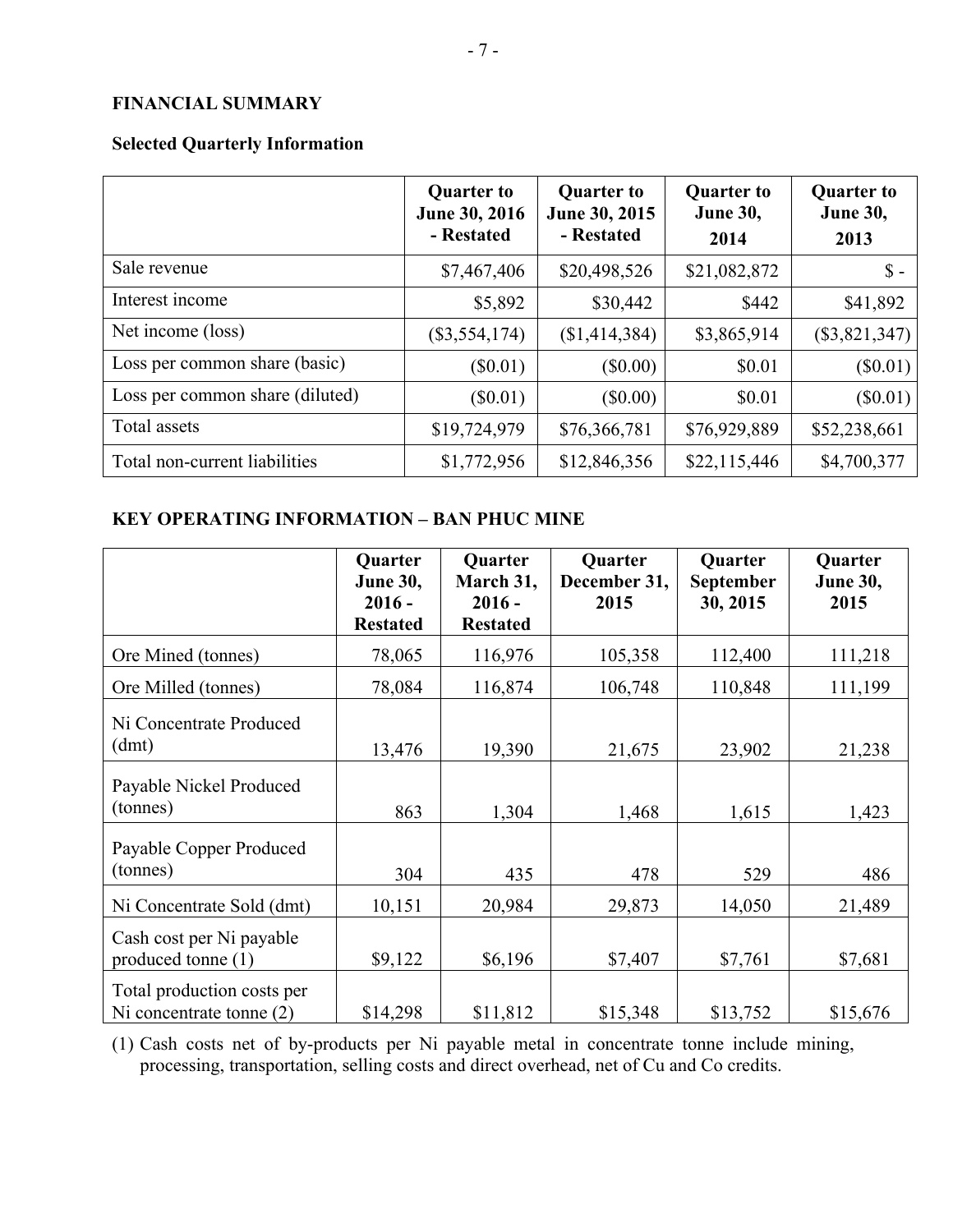(2) Total production costs per Ni payable metal in concentrate include mining, processing, transportation, selling costs, direct overhead, depreciation and amortization at the operation sites.

# **Additional Disclosure for Venture Issuers without Significant Revenue (all figures relate to the Ban Phuc Property)**

|                                                                                               | <b>Quarter to</b><br><b>June 30,</b><br>$2016 -$<br><b>Restated</b> | <b>Quarter to</b><br><b>June 30,</b><br>$2015 -$<br><b>Restated</b> | <b>Quarter to</b><br><b>June 30,</b><br>2014 |
|-----------------------------------------------------------------------------------------------|---------------------------------------------------------------------|---------------------------------------------------------------------|----------------------------------------------|
| Expensed exploration costs                                                                    | \$186,648                                                           | \$284,834                                                           | \$117,977                                    |
| Expensed research and development costs (net)<br>of depreciation)                             | Nil                                                                 | <b>Nil</b>                                                          | N <sub>il</sub>                              |
| Building, infrastructure, mine, plant,<br>machinery, motor vehicles (net of depreciation)     | \$2,030,219                                                         | \$35,326,326                                                        | \$43,631,250                                 |
| Furniture and office equipment, licences and<br>franchises (net of depreciation/amortization) | \$990,327                                                           | \$3,017,103                                                         | \$4,038,909                                  |
| Construction in progress                                                                      | Nil                                                                 | \$5,459,691                                                         | \$6,308,284                                  |

## **Results of Operations for the Quarter Ended June 30, 2016**

For the quarters ended June 30, 2016 and 2015, AMR incurred a net loss of \$3.6 million or \$0.01 basic and diluted loss per share and a net loss \$1.4 million or \$0.00 per share, respectively.

During the review of the previously issued June 30, 2016 interim financial statements in conjunction with a proposed transaction (see note 28 of the consolidated interim financial statements), the Company determined that depreciation expense recognized in inventory was overstated and certain items within property, plant and equipment had been translated at incorrect exchange rates. The adjustments resulted in the following amendments to the balance sheet and statement of comprehensive income.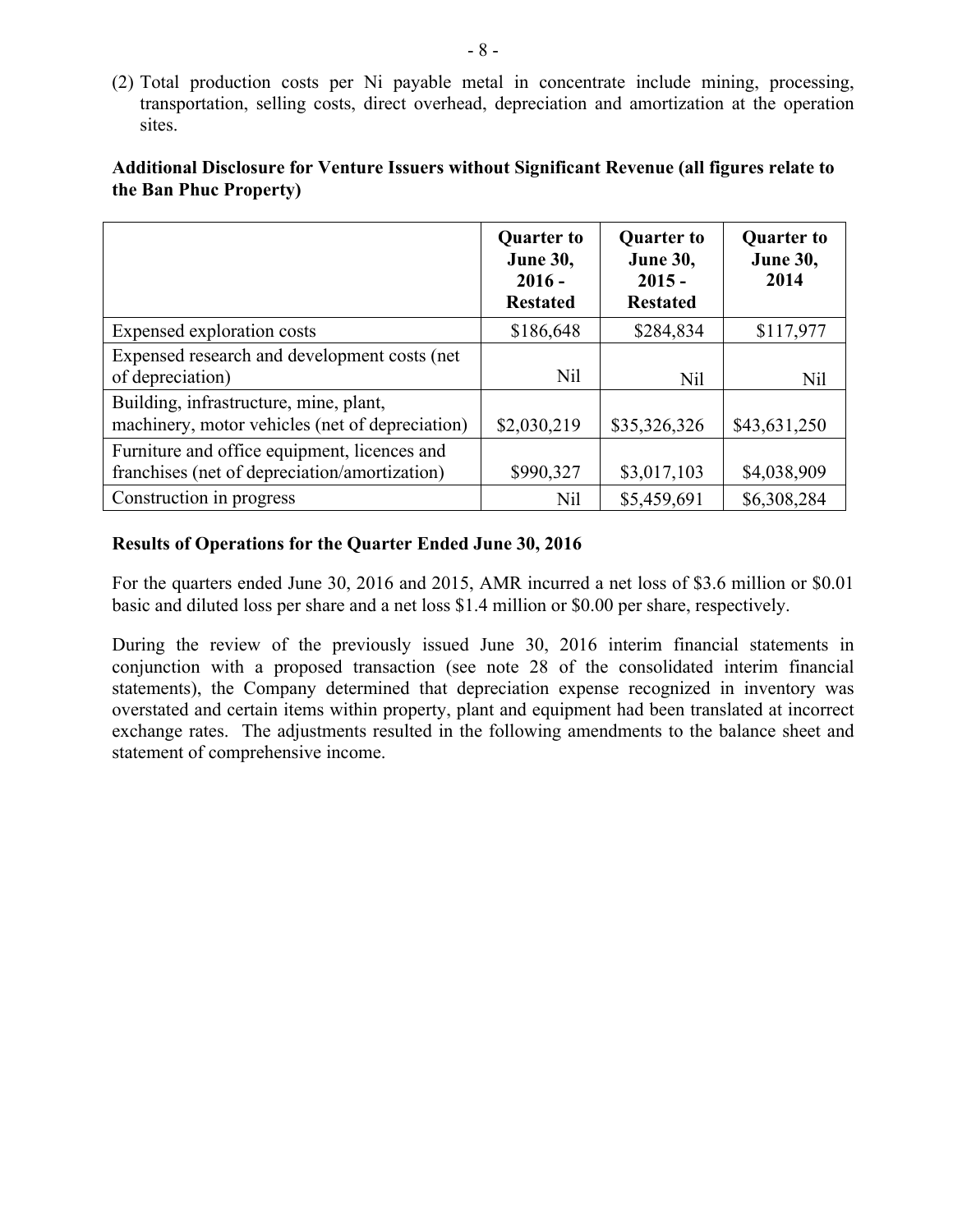|                                             |             | As previously    |              |                |                |                |
|---------------------------------------------|-------------|------------------|--------------|----------------|----------------|----------------|
|                                             |             | reported         |              | Adjustment     |                | Amended        |
| As at June 30, 2016:                        |             |                  |              |                |                |                |
| <b>Balance Sheet:</b>                       |             |                  |              |                |                |                |
| Inventory                                   | $\mathbf S$ | 18,289,087       | <sup>S</sup> | (10,765,601)   | $\mathbb{S}^-$ | 7,523,486      |
| Property, plant and equipment               |             | 2,355,897        |              | 664.649        |                | 3,020,546      |
| Currency translation reserve                |             | 15,624,140       |              | 1,141,922      |                | 16,766,062     |
| Deficit                                     |             | 125,928,268      |              | 10,232,779     |                | 136, 161, 047  |
|                                             |             |                  |              |                |                |                |
| For the 6-month period ended June 30, 2016: |             |                  |              |                |                |                |
| <b>Statement of Operations:</b>             |             |                  |              |                |                |                |
| Production costs                            | \$          | $(7,861,126)$ \$ |              | (11,369,754)   |                | \$(19,230,880) |
| Net income (loss)                           |             | 6,311,535        |              | (11,369,754)   |                | (5,058,219)    |
| Foreign currency translation gain (loss)    |             | (2,200,048)      |              | 1,268,802      |                | (931, 246)     |
| Comprehensive income (loss)                 |             | 4,111,487        |              | (10, 100, 952) |                | (5,989,465)    |
| For the 3-month period ended June 30, 2016: |             |                  |              |                |                |                |
| <b>Statement of Operations:</b>             |             |                  |              |                |                |                |
| Production costs                            | \$          | 4,810,018        | $\mathbb{S}$ | (11,369,754)   |                | (6,559,736)    |
|                                             |             |                  |              |                |                |                |
| Net income (loss)                           |             | 7,815,580        |              | (11,369,754)   |                | (3,554,174)    |
| Foreign currency translation gain (loss)    |             | (987,760)        |              | 1,268,802      |                | 281,042        |
| Comprehensive income (loss)                 |             | 6,827,820        |              | (10, 100, 952) |                | (3,273,132)    |

Additionally, the Company determined that the translation of Ban Phuc Nickel Mine's property, plant and equipment cost and reversal of depreciation on assets impaired in prior years were calculated incorrectly for the three- and six-month periods ended June 30, 2015. The adjustments resulted in a decrease to net loss of \$2.2 million and \$1.9 million and an increase to other comprehensive income of \$9.9 million and \$4.9 million for the three- and six-month periods ended June 30, 2015, respectively. The adjustments also resulted in a corresponding increase to property, plant and equipment at June 30, 2015. The impairment adjustment resulted in an increase to deficit of \$1.1 million as at June 30, 2015 offset by an increase of \$7.9 million to currency translation reserve.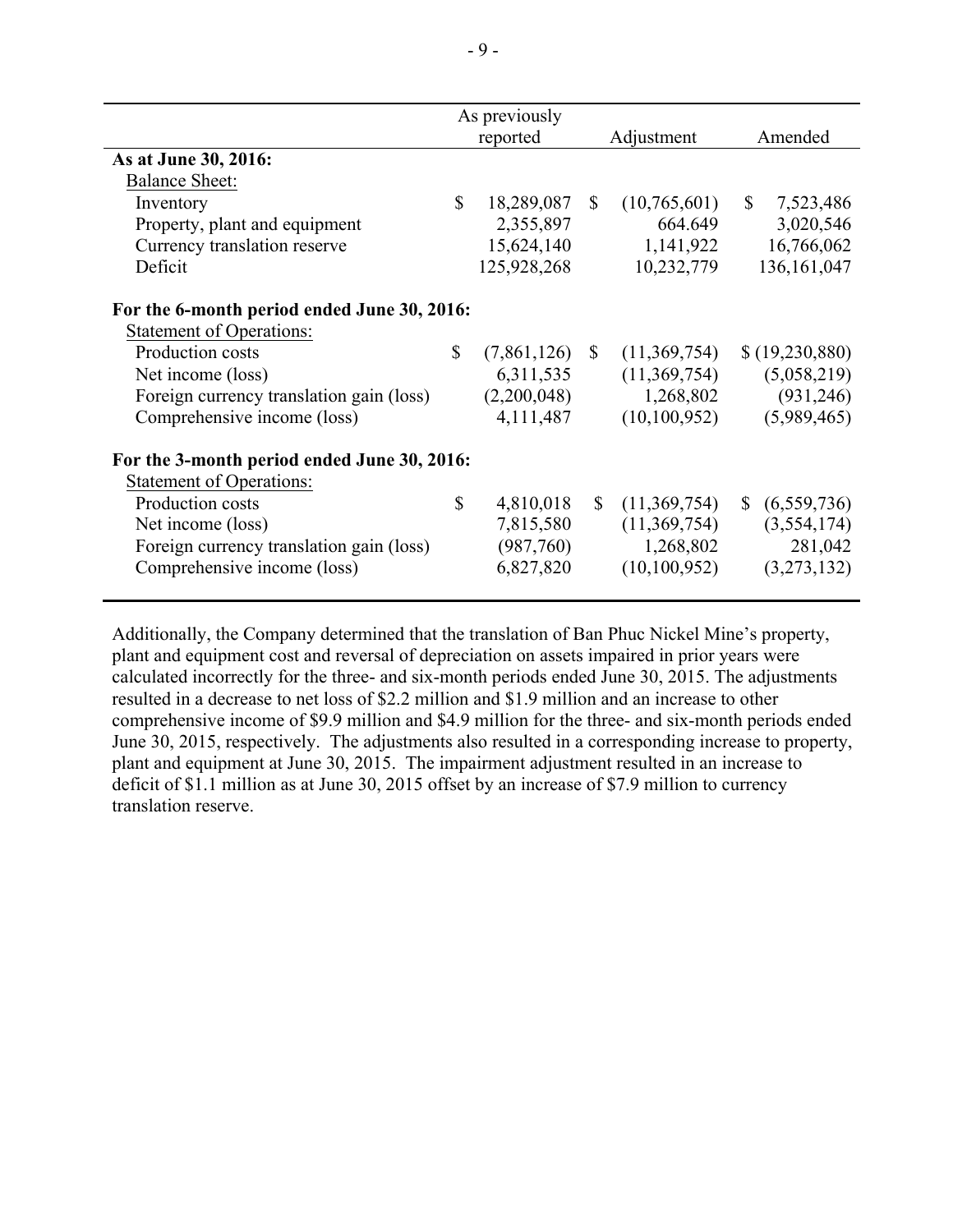|                                        | $2016 -$          |                             | $2015 -$   |
|----------------------------------------|-------------------|-----------------------------|------------|
|                                        | Restated          |                             | Restated   |
| Revenue                                | 7,467,406<br>\$   | $\mathbb{S}$<br>20,498,526  |            |
| Costs of sales                         |                   |                             |            |
| Production costs:                      |                   |                             |            |
| Mining production costs                | (3,665,087)       | (7,074,194)                 |            |
| Processing costs                       | (1, 136, 849)     | (1,658,325)                 |            |
| Other production costs                 | (551, 190)        | (1, 171, 642)               |            |
| Depreciation and amortization          | (3,503,005)       | (6,321,632)                 |            |
| Changes in inventories of finished     |                   |                             |            |
| goods and work in process              | 2,296,395         |                             | (38, 329)  |
| Royalty                                | (747, 769)        | (1,284,405)                 |            |
| Concentrate transport and logistics    | (1,458,418)       | (2,262,188)                 |            |
| Operating income (loss)                | (1, 298, 517)     |                             | 687,811    |
| General administrative expenses:       |                   |                             |            |
| Salaries, wages and benefits           | (403, 503)        |                             | (702, 356) |
| Taxes and fees                         | (940, 261)        |                             | (167, 622) |
| Professional and regulatory            | (141, 725)        |                             | (104, 308) |
| Travel                                 | (28, 014)         |                             | (101, 693) |
| Office, administrative and share-based |                   |                             |            |
| compensation                           | (282, 333)        |                             | (542, 844) |
| Exploration                            | (186, 648)        |                             | (284, 834) |
| Other                                  | (242, 337)        |                             |            |
| Finance income                         | 5,892             |                             | 30,442     |
| Finance expense                        | (36, 728)         |                             | (228,980)  |
| Profit (loss) for the period           | \$<br>(3,554,174) | $\mathbb{S}$<br>(1,414,384) |            |

The detailed operating results of the quarters ended June 30, 2016 and 2015 as follows:

The Company's Q2 2016 revenues of \$7.5 million comprised only two shipments of nickel concentrate sales  $(11,000$  wet metric tonnes sold – "wmt"), while Q2 2015 revenues of \$20.5 million comprised four shipments of nickel concentrate sales of 23,800 wmt sold. The realized average nickel price per tonne during Q2 2016 and 2015 was \$11,485 (US\$8,915) and \$16,012 (US\$13,024), respectively.

The US dollar: Canadian dollar exchange rate slightly increased to 1.288 average during the second quarter of 2016 from 1.229 average during the same quarter of 2015. The fluctuation of US dollar: Canadian dollar exchange rate in the second quarter of 2016 led to an increase in revenues and expenses in Canadian dollar terms.

Production costs:

• Mining production costs reduced 48.2% to \$3.7 million in Q2 2016 from \$7.1 million in the same quarter of 2015. This cost reduction was largely due to: (i) savings with regard to contract labour and equipment hire of \$0.8 million; (ii) 29.8% decrease in ore mined tonnage to 78,065 in Q2 2016 from 111,218 in Q2 2015 leading to a decrease in production mining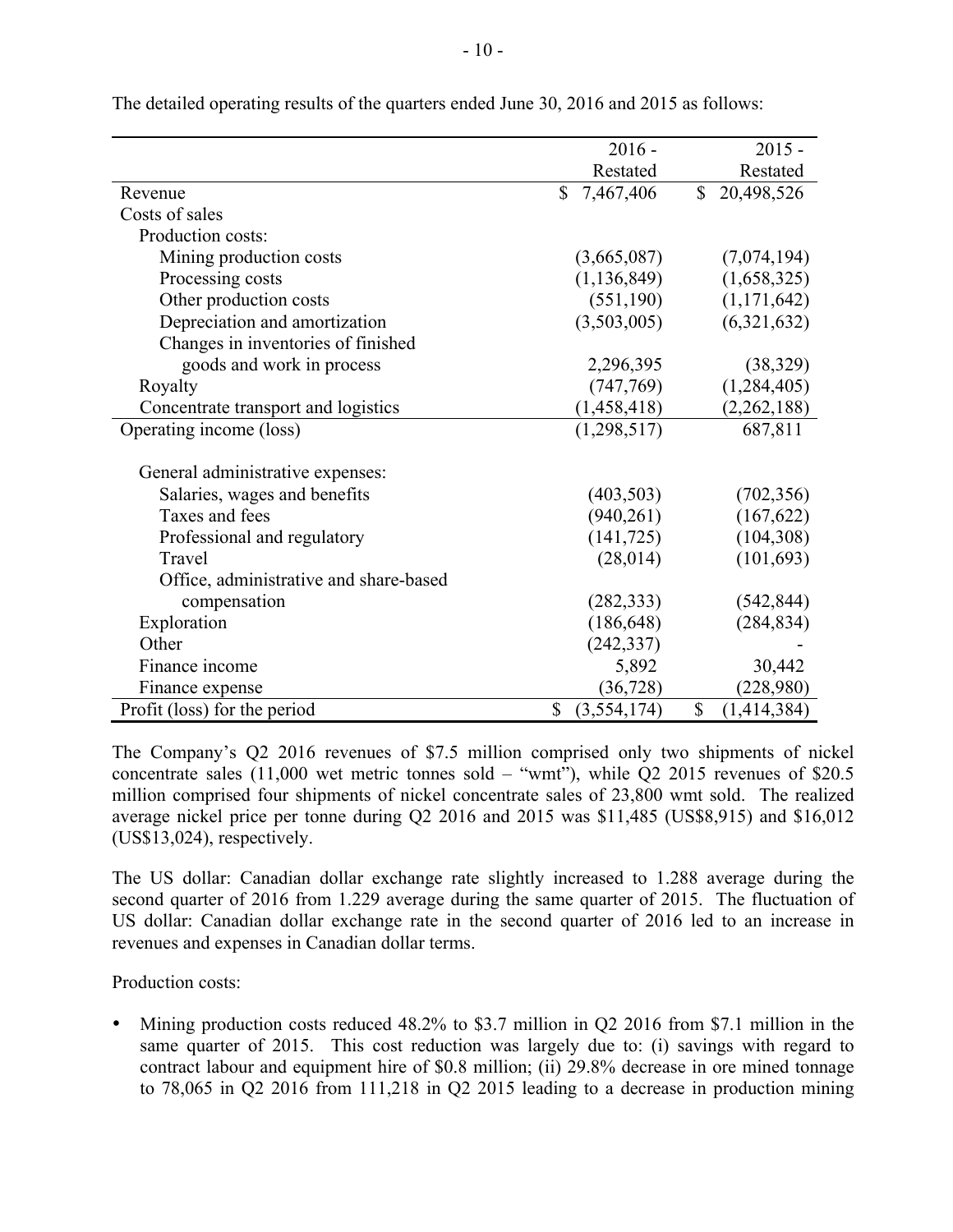costs of \$2.3 million; and (iii) incurred "Performance incentive mechanism" payment in Q2 2015 for mining contractor of \$0.6 million which was not incurred in Q2 2016.

- Processing costs were 31.4% lower at \$1.1 million in Q2 2016 from \$1.7 million in Q2 2015 stemming from savings realized in consumables, materials and parts during Q2 2016 in crushing, grinding, flotation, concentrate dewatering, power and support services.
- Other production costs include maintenance, health and safety, environment, logistics and site administration costs. Positive results from a cost cutting programme included: (i) a reduced number of expatriate employees; (ii) open bidding to select suppliers resulted in quality products at lower prices; and (iii) implementation of limitations in consumable/fuel/spare parts. The cost cutting practices led to other production costs reduction to \$0.6 million in Q2 2016 from \$1.2 million in Q2 2015.
- Depreciation and amortization expenses are calculated utilizing (i) straight-line method for building, machinery, motor vehicles, infrastructure, office furniture and equipment, licenses and franchises; and (ii) unit of production (UoD) based on actual ore mined in the month and remaining mineral reserve for plant and mine development. Lower depreciation and amortization expense in Q2 2016 of \$3.5 million from Q2 2015 of \$6.3 million is due to the asset impairment recognized at December 31, 2015, which resulted in a lower depreciable asset balance in 2016.

At December 31, 2015, given indicators of impairment, the estimated value of the BPNM cashgenerating unit was calculated using a discounted cash flow model. The Company estimated future operating and capital costs, production grades and recoveries and considered published metal price forecasts. Due to the sensitivity of the recoverable amounts to the various factors mentioned and specifically long-term metal prices as well as unforeseen factors, any significant change in the key assumptions and inputs could result in additional impairment charges in future periods.

The key assumptions used in the impairment model included the following:

- − Life of mine of approximately one year;
- − Forecasted Nickel price of US\$9,000 to US\$11,000 per tonne;
- − Average Nickel grades of 2.20%;
- − Average Nickel recovery of 86%; and
- − Risk-adjusted project specific discount rate of 16%.

At December 31, 2015, the carrying value of the BPNM cash-generating unit was \$39.7 million, which was greater than its estimated recoverable amount calculated on a discounted cash flow basis of \$13.1 million, which included \$2.7 million of working capital,. The Company considers use of its internal discounted cash flow economic models as a proxy for the calculation of value-in-use. Based on the above assessment, at December 31, 2015, the Company recorded an impairment charge related to the BPNM mine of \$26.6 million.

It is anticipated that the current economically recoverable ore reserve will be completed by September 2016 and the Ban Phuc mine is expected to move into care and maintenance status from late in the third quarter 2016.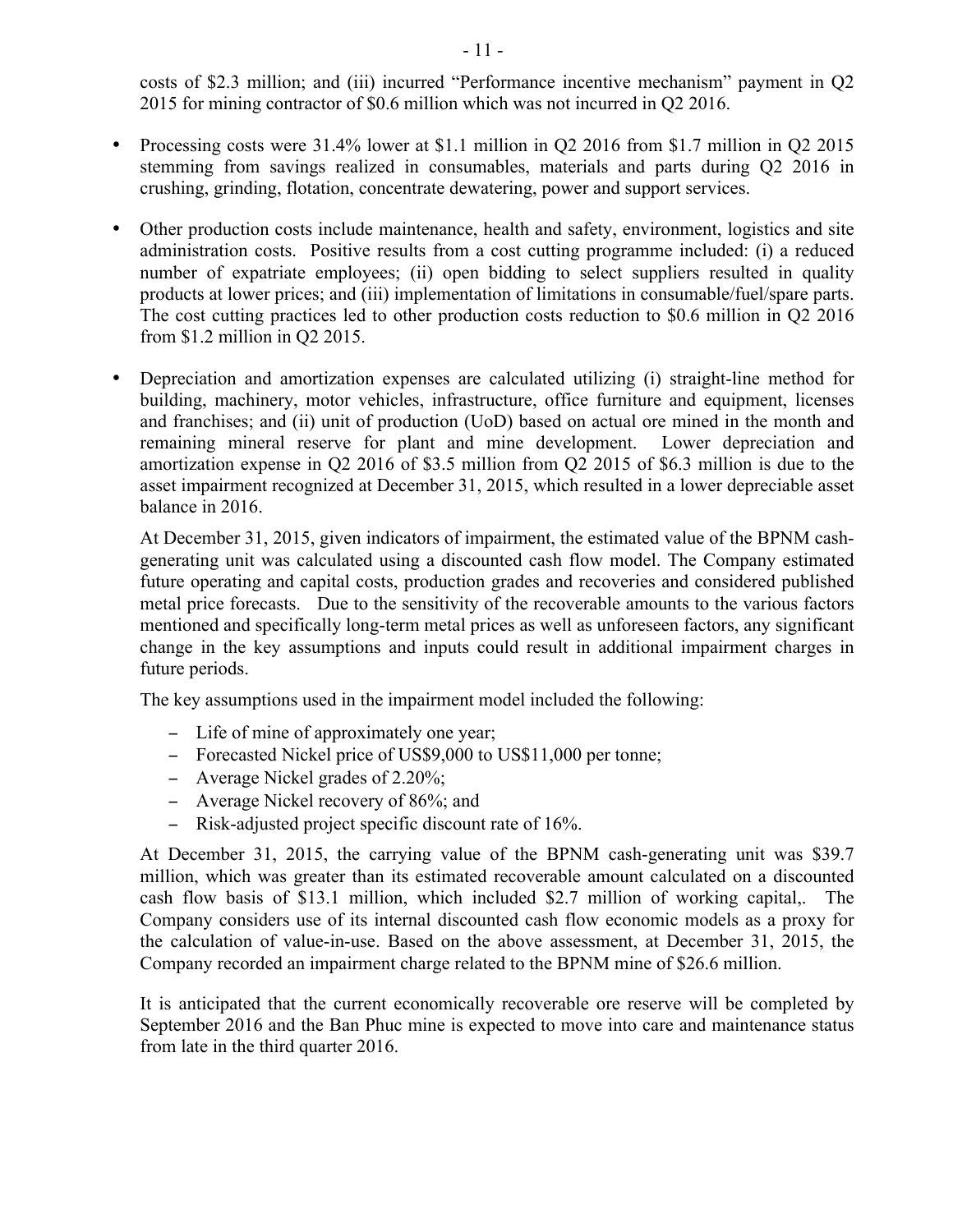- Changes in inventories of finished goods and work in process represent value of nickel concentrate value produced and moved to stock. This cost increased in Q2 2016 due to no export activities in May and June 2016, it is however expected to reverse in Q3 as exports and normal trade have resumed subsequent to period end.
- The royalty payable to the Vietnamese Government is calculated at 10% of either (i) the value of nickel concentrate sale price less export tax, processing, bagging, road freight, customs and warehouse costs; or (ii) exploited ore quantity converted from sold nickel concentrate quantity and the royalty taxable minimum price ("minimum price") of VND1,660,000/ore tonne. Whichever method generates a higher tax payable amount is applied. In 2015, the price realized for nickel concentrate decreased and the sales price less export tax, processing, bagging, road freight, customs and warehouse costs was lower than VND1,660,000/ore tonne, therefore the Company applied the minimum price. Royalty expense is recorded when revenue from the sale of nickel concentrate is recognized.

In Q2 2016, nickel prices dropped resulting in the royalty expense being recognized based on a minimum price, while in Q2 2015 royalty expense was recognized based on the nickel concentrate sale price. Additionally, exploited ore quantity in Q2 2016 was lower than Q2 2015. The two different recognition methods and lower exploited ore quantity in Q2 2016 led to the decrease to \$0.7 million in Q2 2016 royalty, from \$1.3 million in Q2 2015.

• Concentrate transport and logistics costs comprise in-land and sea freight costs related to the quantity of nickel concentrate sold. Concentrate transport and logistics rates were not changed between Q2 2016 and 2015. There were only two shipments in Q2 2016, compared with four shipments in Q2 2015, this led to a cost reduction to \$1.5 million in Q2 2016 from \$2.3 million in Q2 2015.

General administrative expenses:

- Salaries, wages and benefits costs reduced to \$0.4 million in Q2 2016 from \$0.7 million in Q2 2015 mainly due to reduction in headcount.
- Taxes and fees include foreign contractor withholding tax ("FCT"), environment protection fees ("EPT") and amortized mining licensed grant fee ("MLGF"). EPT was calculated based on actual ore mined during the year. MLGF was amortized based on unit of production (UoD) based on actual ore mined in the month and remaining mineral reserve for plant and mine development which will be fully depreciated in September 2016.
- Professional, regulatory and other fees were consistent at \$0.1 million in Q2 2016 and 2015.
- Reduced travel costs in Q2 2016 due to limited business travel.
- Office, administrative and share-based compensation costs reduced to \$0.3 million in Q2 2016 from \$0.5 million in Q2 2015 due to: (i) no share-based compensation in Q2 2016; (ii) cost cutting policy in 2016 for office and administrative expenses; and (iii) health insurance costs for employees reduced due to headcount reduction.

Exploration costs decreased slightly to \$0.2 million in Q2 2016 from \$0.3 million in Q2 2015 due to limited exploration activities.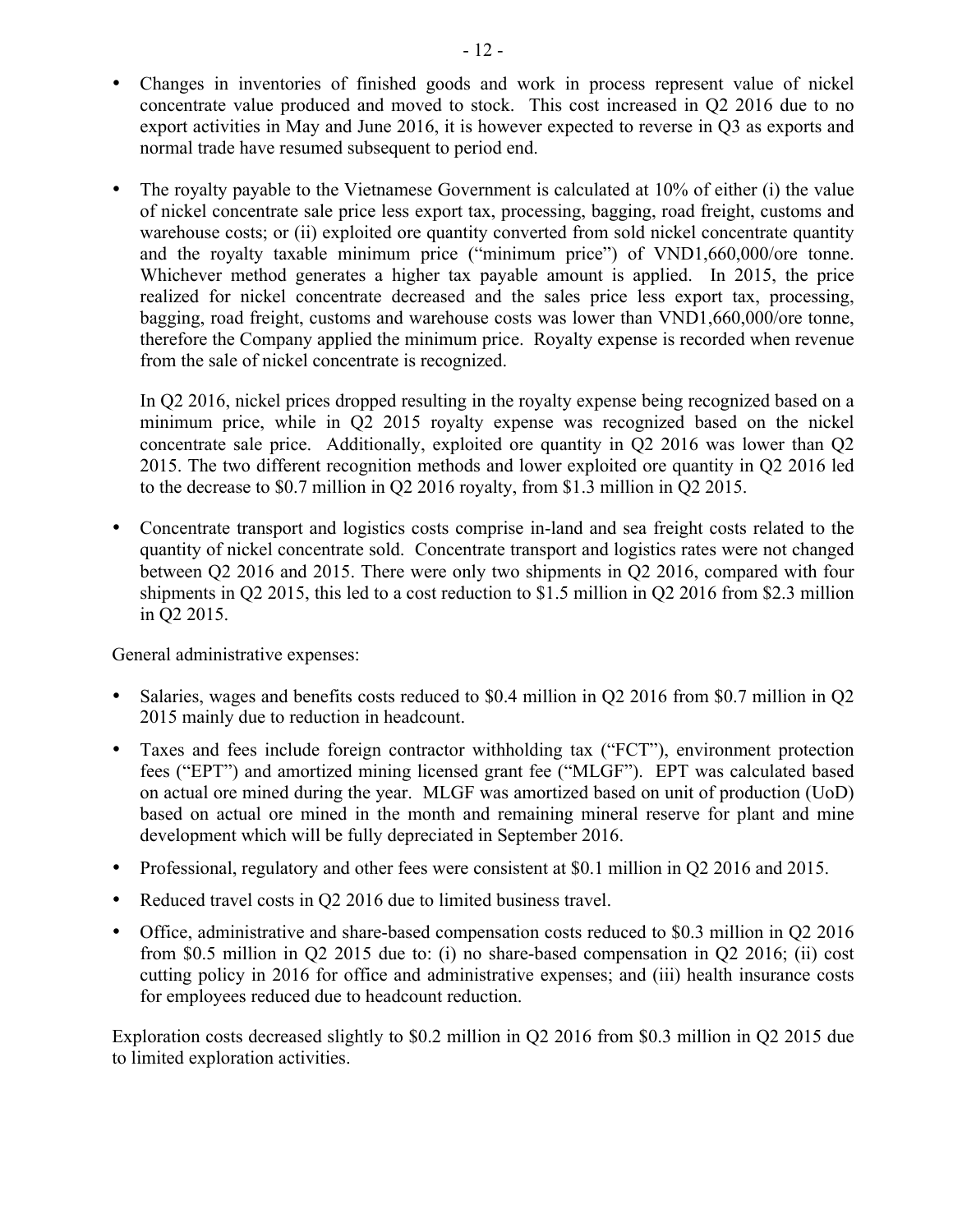Other expense relates to interest on late tax payments in Vietnam as certain taxes were deferred due to a shortage of cash when no export activities occurred in Q2 2016 and Q3 2015.

Finance expense significantly reduced to \$0.04 million in the second quarter 2016 from \$0.2 million in the same quarter in 2015, reflecting the fact that no loan interest was incurred during the 2016 quarter, since bank loans were fully repaid in 2015.

Other comprehensive income for the quarter results from movements in the US dollar relative to the Canadian dollar as applied to the translation of the Company's Vietnamese subsidiary whose functional currency is the US dollar. The US dollar: Canadian dollar exchange rate slightly increased to 1.292 at June 30, 2016 from 1.249 at June 30, 2015. The movement between quarters resulted in a translation gain of \$0.3 million in Q2 2016. In the restated 2015 quarter, the Company recognized a translation loss of \$2.7 million.

# **LIQUIDITY AND CAPITAL RESOURCES**

As at June 30, 2016, the Company had on hand cash and cash equivalents of \$4.5 million (December 31, 2015: \$5.7 million).

Cash generated in operating activities decreased by \$3.5 million to the generation of \$0.5 million in Q2 2016 from \$4.0 million in Q2 2015. This reduction reflects a \$2.1 million increase in the current quarter's loss and a \$1.3 million increase in non-cash operating working capital, particularly inventories, offset by a \$2.7 million decrease in items not involving cash, particularly depreciation and amortization.

There was no cash used in investment activities during the 2016 second quarter (O2 2015: \$1.0) million in mine development and \$0.7 million in Tailings storage facility (TSF) stage 2 construction at Ban Phuc).

There was no cash used in financing activities in both Q2 2016 and 2015. There was no repayment or draw down of bank term loans in Q2 2016 as outstanding bank loans were repaid in 2015, in comparison with net cash generated from bank term loans of \$0.9 million in Q2 2015.

|                                                      | Payment due by period |                     |               |  |  |
|------------------------------------------------------|-----------------------|---------------------|---------------|--|--|
|                                                      | <b>Total</b>          | Less than 1<br>vear | $1 - 3$ years |  |  |
| Accounts payable                                     | 4,741,415             | 4,741,415           |               |  |  |
| Other obligations (taxes and<br>accrued liabilities) | 8,747,403             | 7,623,328           | 1,124,075     |  |  |
| Total                                                | 13,488,818            | 12,364,743          | 1,124,075     |  |  |

The Company had the following contractual obligations at June 30, 2016: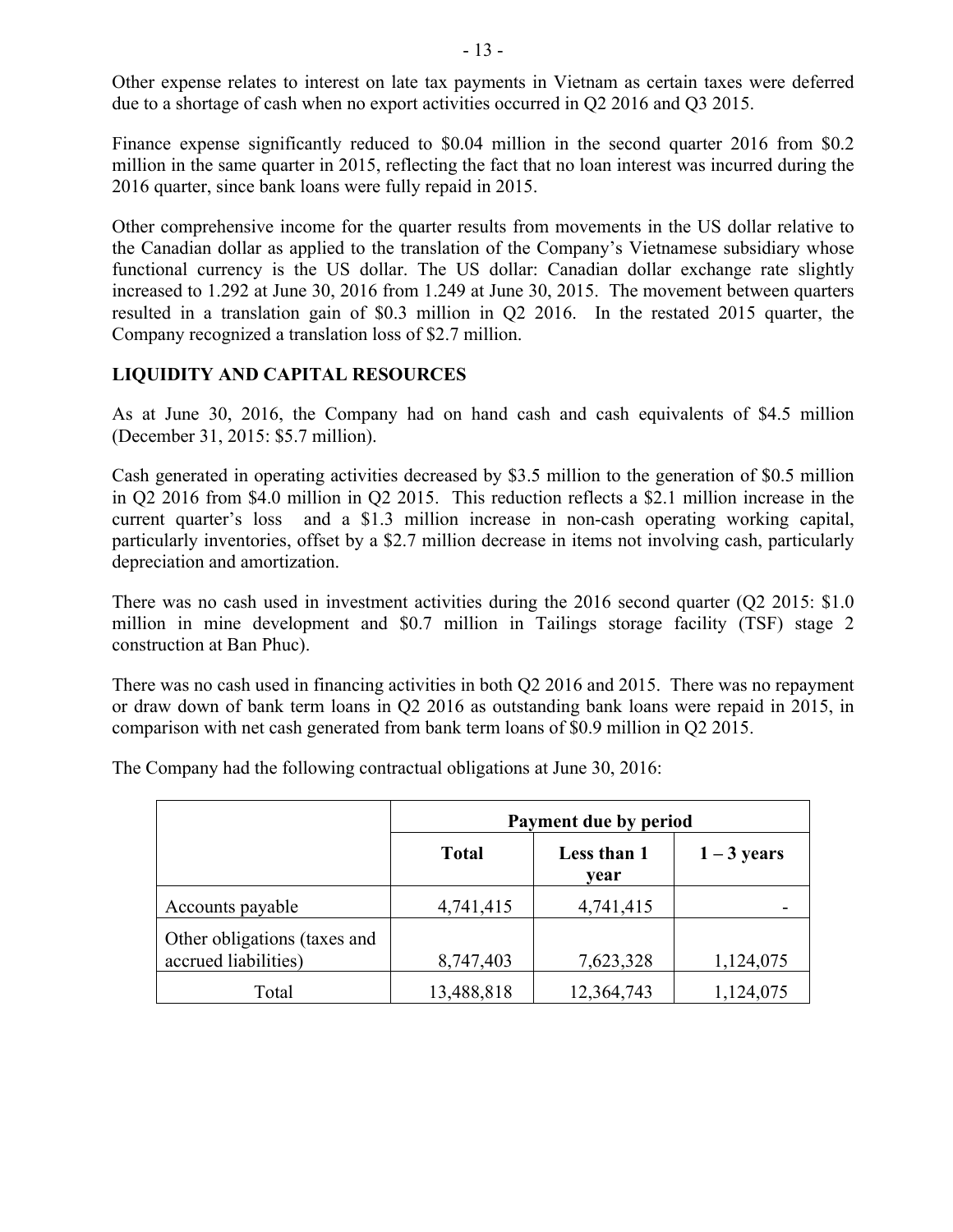#### **Summary of Quarterly Results**

|                                                     | Jun 30,<br>$2016 -$ | Mar 31,<br>2016 | Dec 31,<br>2015                        | Sep 30,<br>2015 | Jun 30,<br>$2015 -$ | Mar 31,<br>$2015 -$ | Dec 31,<br>$2014 -$ | Sep 30,<br>2014 |
|-----------------------------------------------------|---------------------|-----------------|----------------------------------------|-----------------|---------------------|---------------------|---------------------|-----------------|
|                                                     | <b>Restated</b>     |                 |                                        |                 | <b>Restated</b>     | <b>Restated</b>     | <b>Restated</b>     |                 |
| Concentrate                                         |                     |                 |                                        |                 |                     |                     |                     |                 |
| Sold (dmt)                                          | 10,151              | 20,984          | 29,873                                 | 14,050          | 21,489              | 20,874              | 22,852              | 18,820          |
|                                                     |                     |                 |                                        |                 |                     |                     |                     |                 |
| <b>Sale revenues</b>                                | \$7,467,406         | \$16,121,857    | \$22,064,379                           | \$10,356,112    | \$20,498,526        | \$21,834,182        | \$27,832,825        | \$23,569,721    |
| <b>Interest income</b>                              | \$5,892             | \$7,709         | \$5,200                                | \$8,113         | \$30,442            | \$193               | \$317               | \$353           |
|                                                     |                     |                 |                                        |                 |                     |                     |                     |                 |
| Other income                                        | \$0                 | \$0             | \$0                                    | \$0             | \$0                 | \$0                 | \$(35,142)          | \$35,142        |
| <b>Royalty</b>                                      | \$747,769           | \$921,301       | \$2,654,845                            | \$1,307,106     | \$1,284,405         | \$1,835,316         | \$(545,329)         | \$2,046,033     |
| <b>Production costs</b>                             | \$6,559,736         | \$12,671,144    | \$21,546,117                           | \$11,230,152    | \$16,264,122        | \$17,926,271        | \$23,482,195        | \$14,912,606    |
| Concentrate<br>transport<br><b>&amp;logistics</b>   | \$1,458,418         | \$2,646,428     | \$3,129,052                            | \$2,142,649     | \$2,262,188         | \$2,318,985         | \$2,534,278         | \$1,758,856     |
| General &<br>administrative<br>expenses             | \$1,795,836         | \$1,145,410     | \$3,321,824                            | \$2,143,195     | \$1,618,823         | \$1,848,306         | \$1,811,978         | \$1,487,500     |
| <b>Exploration</b>                                  | \$186,648           | \$185,696       | \$231,541                              | \$607,141       | \$284,834           | \$156,206           | \$716,599           | \$230,025       |
| Other expense                                       | \$242,337           | \$28,134        | $\blacksquare$                         | $\blacksquare$  |                     | $\blacksquare$      |                     |                 |
| Net Income/                                         |                     |                 |                                        |                 |                     |                     |                     |                 |
| (Loss)                                              | \$(3,554,174)       |                 | $\{(1, 504, 045)   \$(35, 841, 049)\}$ | \$(7,415,611)   | \$(1,414,384)       | \$(2,536,735)       | \$(638,590)         | \$2,838,547     |
| <b>Income (Loss)</b><br>per share (non-<br>diluted) | \$(0.01)            | \$(0.00)        | \$(0.05)                               | \$(0.01)        | \$(0.00)            | \$(0.00)            | \$0.00              | \$0.00          |
| Income (Loss)                                       |                     |                 |                                        |                 |                     |                     |                     |                 |
| per share<br>(diluted)                              | \$(0.01)            | \$(0.00)        | \$(0.04)                               | \$(0.01)        | \$(0.00)            | \$(0.00)            | \$0.00              | \$0.00          |
| <b>Total Assets</b>                                 | \$19,724,979        | \$23,698,857    | \$29,281,822                           | \$39,502,220    | \$76,366,781        | \$80,256,043        | \$74,919,826        | \$76,668,832    |

## **SIGNIFICANT ACCOUNTING POLICIES AND ESTIMATES**

In the application of the group's accounting policies, which are described in Note 4 of the notes to the consolidated interim financial statements, management is required to make judgments, estimates, and assumptions about carrying values of assets and liabilities that are not readily apparent from other sources. The estimates and associated assumptions are based on historical experience and various other factors that are believed to be reasonable under the circumstances, the results of which form the basis of making the judgments. Actual results may differ from these estimates.

The estimates and underlying assumptions are reviewed on an ongoing basis. Revisions to accounting estimates are recognized in the period in which the estimate is revised if the revision affects only that period or in the period of the revision and future periods if the revision affects both current and future periods.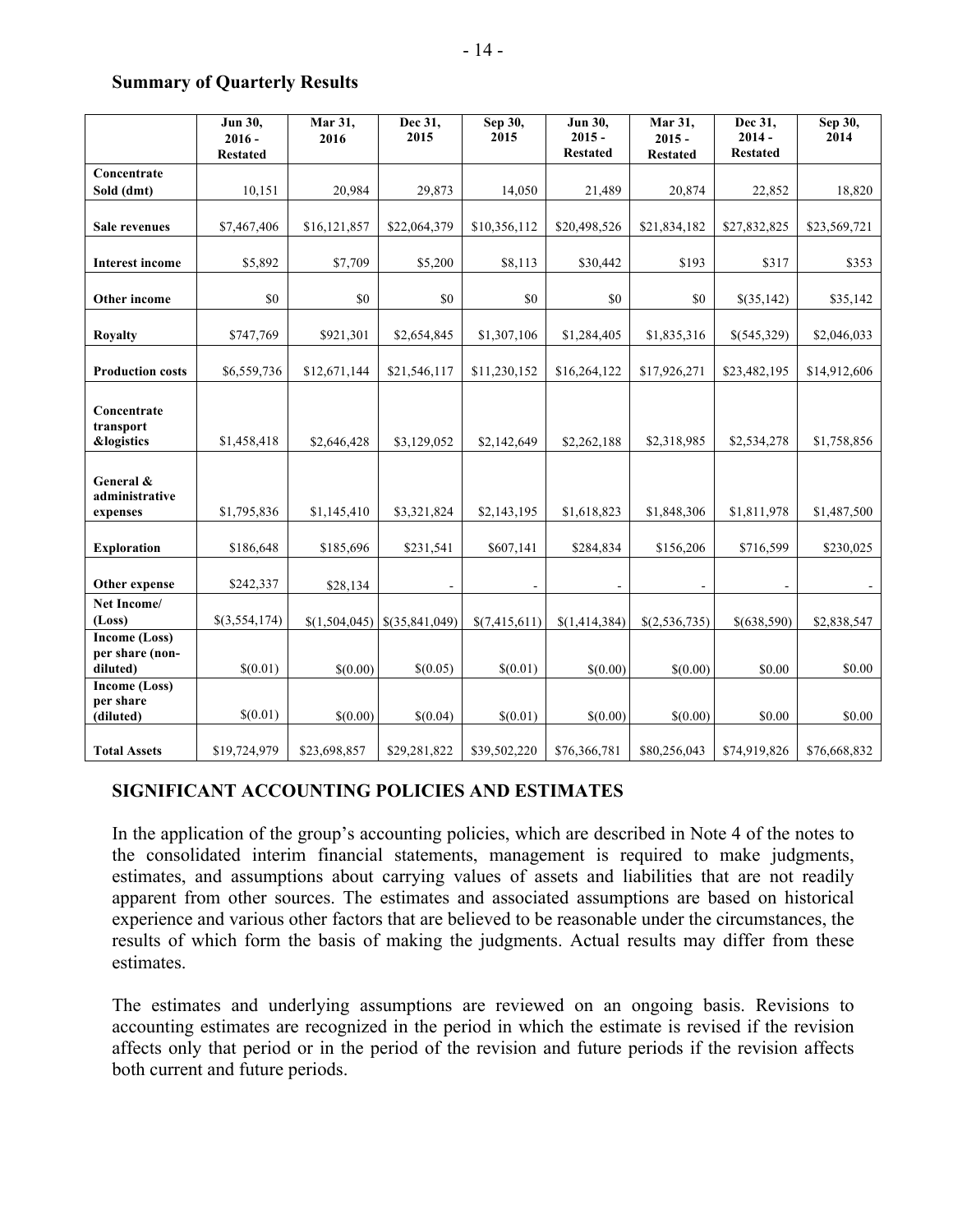## **Basis of presentation**

The consolidated interim financial statements of the Company have been prepared in accordance with International Accounting Standards ("IAS 34") "Interim Financial Reporting".. The consolidated financial statements include the accounts of the Company and its wholly owned subsidiaries, AMR Nickel and Asian Nickel Exploration Limited and its 90% owned BPNM joint venture which is fully consolidated. The Company's presentation currency is Canadian dollars. The functional currency of AMR and its subsidiaries AMR Nickel Limited and Asian Nickel Exploration Limited is the Canadian dollar, while the U.S dollar is the functional currency of its subsidiary BPNM.

#### **Going Concern**

Management has determined that the Company will be able to continue as a going concern for the foreseeable future and realize its assets and discharge its liabilities and commitments in the normal course of business, and therefore, these financial statements have been prepared on a going concern basis and do not reflect any adjustments that may be necessary if the Company is unable to continue as a going concern.

As at June 30, 2016, the Company has cash and cash equivalents of \$4.5 million and working capital of \$4.2 million. During the quarter ended June 30, 2016, the Company realized a net loss of \$3.6 million and has an accumulated deficit of \$136.2 million. Whether the Company will generate profitability and maintain positive cash flow is uncertain and depends on numerous factors, including but not limited to production levels, production costs, ore grades, metallurgy, and nickel prices. These factors indicate the existence of a material uncertainty that casts significant doubt about the Company's ability to continue as a going concern.

The business of mining and exploring for minerals involves a high degree of risk and there can be no assurance that current operations, including exploration programs, will result in profitable mining operations. The recoverability of the carrying value of exploration and development properties and the Company's continued existence is dependent upon the preservation of its interest in the underlying properties, the discovery of economically recoverable reserves, the achievement of profitable operations, the ability of the Company to raise additional financing, if necessary, or alternatively upon the Company's ability to dispose of its interest on an advantageous basis. Changes in future conditions could require material write-downs of the carrying values.

Management continues to assess the mining and processing operations against nickel prices. Given the sustained low nickel price environment and forecasted nickel prices, a full review of the mining schedule and economic viability of mining was conducted. It was determined at current pricing levels it would not be economically viable to continue mining beyond September 2016. It is the Company's intent to place the Ban Phuc mine on care and maintenance at the end of the third quarter 2016 due to uncertainty around current nickel prices. The exploration potential at Ban Phuc remains a key strategic opportunity in the overall growth plan for AMR's Ban Phuc projects and remains the key focus for AMR's growth plan which includes a significant disseminated resource that is not economic at current nickel prices.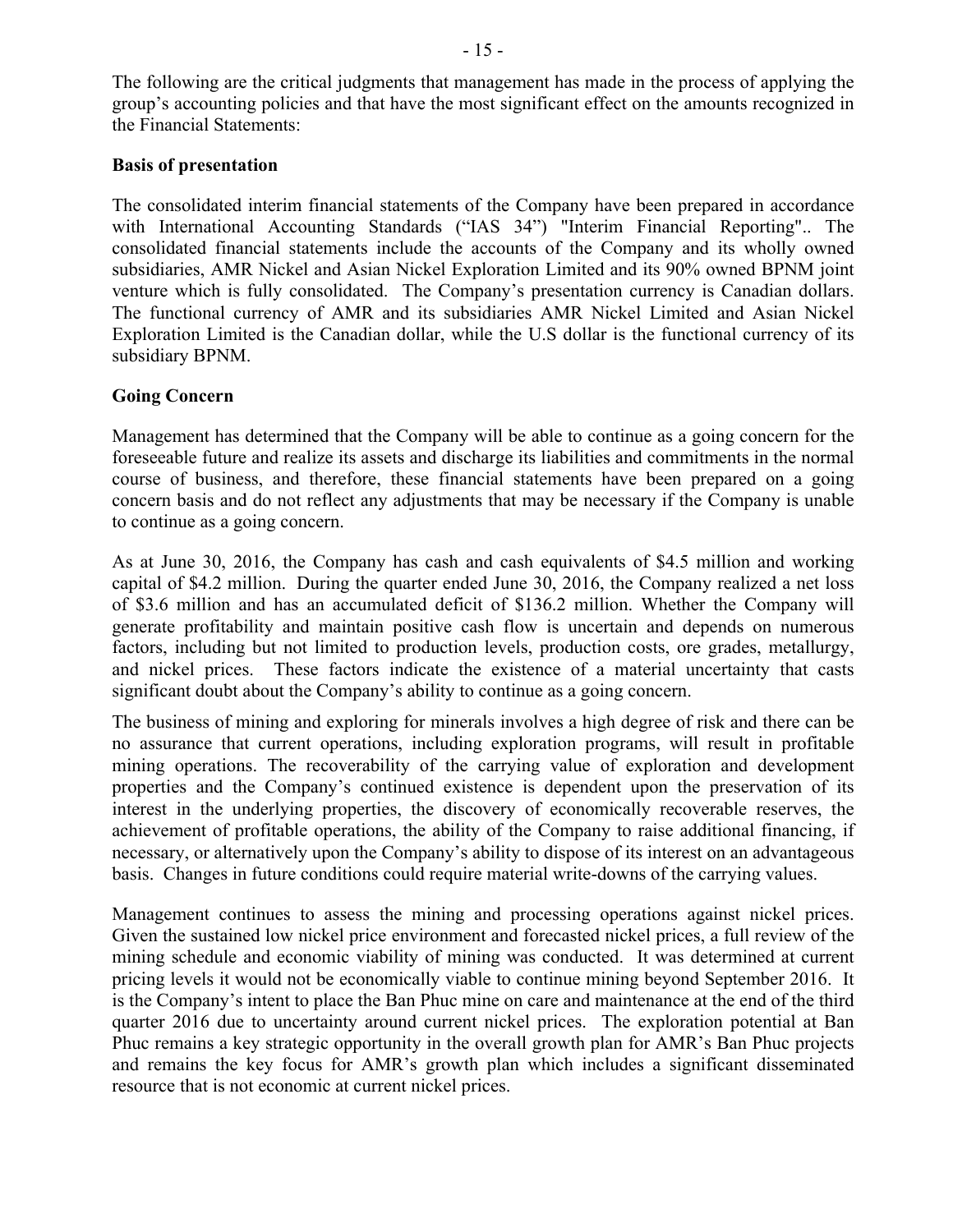## **Asset Impairment**

The Company's property, plant and equipment was assessed for impairment indicators at December 31, 2015 to determine if the carrying amounts of these assets were recoverable. An impairment loss of \$26.6 million was recognized for the year ended December 31, 2015.

To determine fair value, management assesses the recoverable amount of the assets using the net present value of expected future cash flows. The assessment of fair values requires the use of judgments and assumptions for estimated recoverable production, long term commodity prices, discount rates, rehabilitation costs, future capital requirements and operating performance. Changes in any of these judgments or assumptions could result in a significant difference between the carrying amount and fair value of these assets.

## **Provision for rehabilitation costs**

The Company is required to decommission, rehabilitate and restore mines and processing sites at the end of their producing lives to a condition acceptable to the relevant authorities. The provision has been calculated taking into account the estimated future obligations including the costs of dismantling and removal of facilities, restoration and monitoring of the affected areas. The provision for future restoration costs is the estimate agreed with the expenditure required to settle the restoration obligation at the reporting date.

At June 30, 2016, there is a provision for rehabilitation of \$414,555 (December 31, 2015: \$444,219).

#### **Ore reserve estimates**

Estimates of recoverable quantities of reserves include assumptions on commodity prices, exchange rates, discount rates and production costs for future cashflows. It also involves assessment and judgment of difficult geological models. The economic, geological and technical factors used to estimate ore reserves may change from period to period. Changes in ore reserves affect the carrying values of mine properties, property, plant and equipment and the provision for rehabilitation assets. Ore reserves are integral to the amount of depreciation and amortization that will be charged to the Consolidated Statement of Operations and Comprehensive Loss.

#### **Share-based compensation**

The Company has a share option plan, under which the fair value of all share-based awards is estimated using the Black-Scholes Option-Pricing Model at the grant date and amortized over the vesting periods. An individual is classified as an employee when the individual is an employee for legal or tax purposes or provides services similar to those performed by a direct employee, including directors of the Company. Share-based payments to non-employees are measured at the fair value of the goods or services received or the fair value of the equity instruments issued if it is determined the fair value of the goods or services cannot be reliably measured and are recorded at the date the goods or services are received. The amount recognized as an expense is adjusted to reflect the number of awards expected to vest.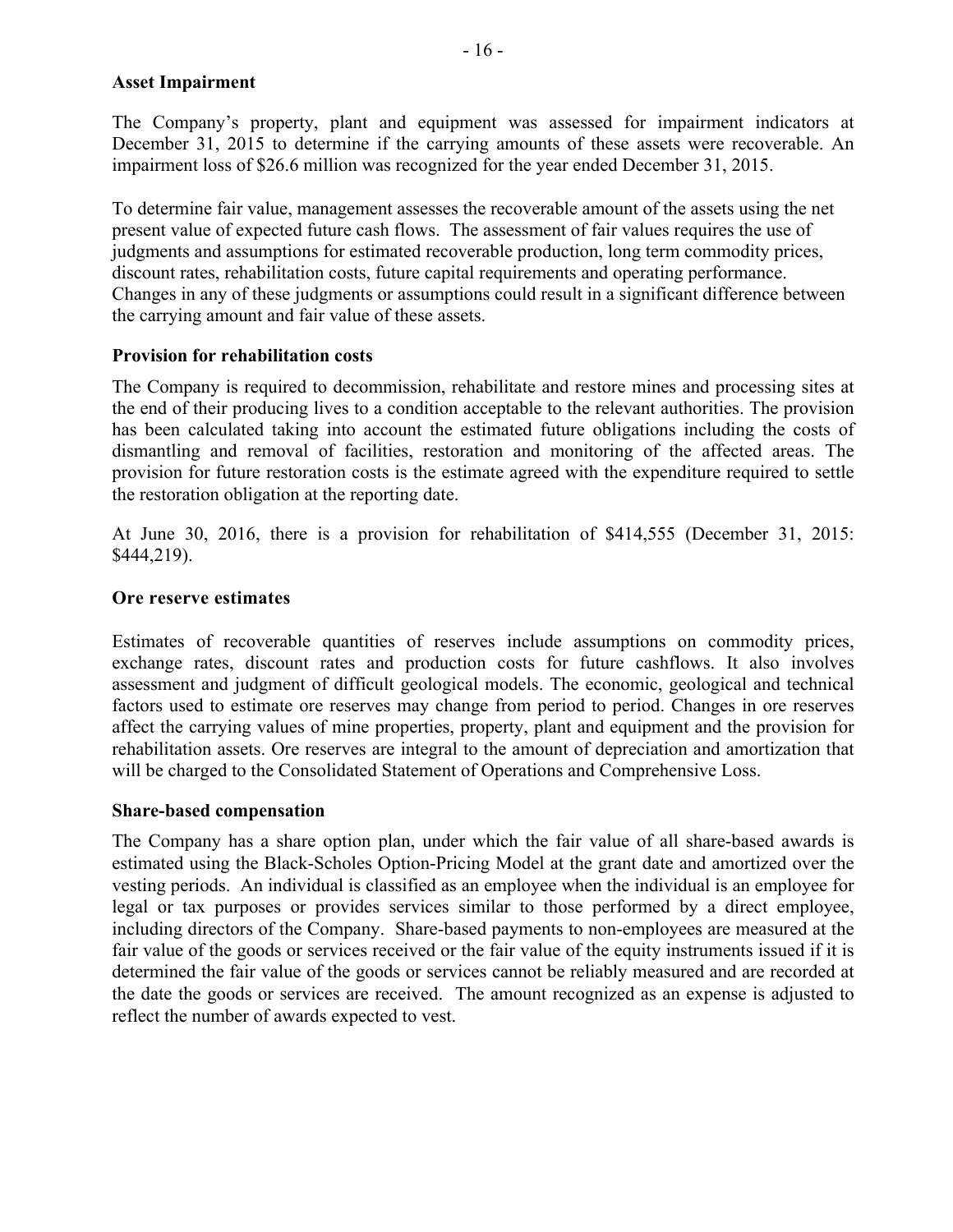Upon the exercise of the share purchase options, consideration paid together with the amount previously recognized in the share-based payment reserve is recorded as an increase to share capital. Charges for share purchase options that are forfeited before vesting are reversed from the share-based payments reserves. For those share purchase options that expire or are forfeited after vesting, the amount previously recorded in share-based payments reserve is transferred to deficit.

During the second quarter 2016, the Company recognized nil recorded share-based compensation expense compared with \$4,202 in the same quarter in 2015. During Q2 2016, \$35,163 in forfeited and expired options (2015: Nil) was transferred from share-based payment reserve to deficit.

## **Off-Balance Sheet Arrangements**

The Company does not have any off-balance sheet arrangements at June 30, 2016.

## **Future Accounting Policies**

There were no new standards effective January 1, 2016 that had a material impact on the Company's consolidated interim financial statements. The Company has not early adopted any other standard, interpretation or amendment in the consolidated interim financial statements that have been issued, but are not yet effective.

In addition to the new standards and interpretations not yet adopted discussed in the Company's December 31, 2015 annual consolidated financial statements, the Company notes the following pronouncements during the period ended June 30, 2016:

## *IAS 12, Income Taxes (Amendments)*

On January 19, 2016, the IASB issued Recognition of Deferred Tax Assets for Unrealized Losses as an amendment to IAS 12. The amendments clarify that the existence of a deductible temporary difference depends solely on a comparison of the carrying amount of an asset and its tax base at the end of the reporting period, and is not affected by possible future changes in the carrying amount or expected manner of recovery of the asset. The amendments apply retrospectively for annual periods beginning on or after January 1, 2017 with early adoption permitted.

The Company intends to adopt the amendments to IAS 12 in its consolidated financial statements for the annual period beginning on January 1, 2017. The extent of the impact of adoption of the standard has not yet been determined.

## *IFRS 2, Share-Based Payment (Amendments)*

On June 20, 2016, the IASB issued amendments to IFRS 2 clarifying how to account for certain types of share-based payment transactions. The amendments provide requirements on the accounting for: the effects of vesting and non-vesting conditions on the measurement of cashsettled share-based payments; share-based payment transactions with a net settlement feature for withholding tax obligations; and a modification to the terms and conditions of a share-based payment that changes the classification of the transaction from cash-settled to equity-settled.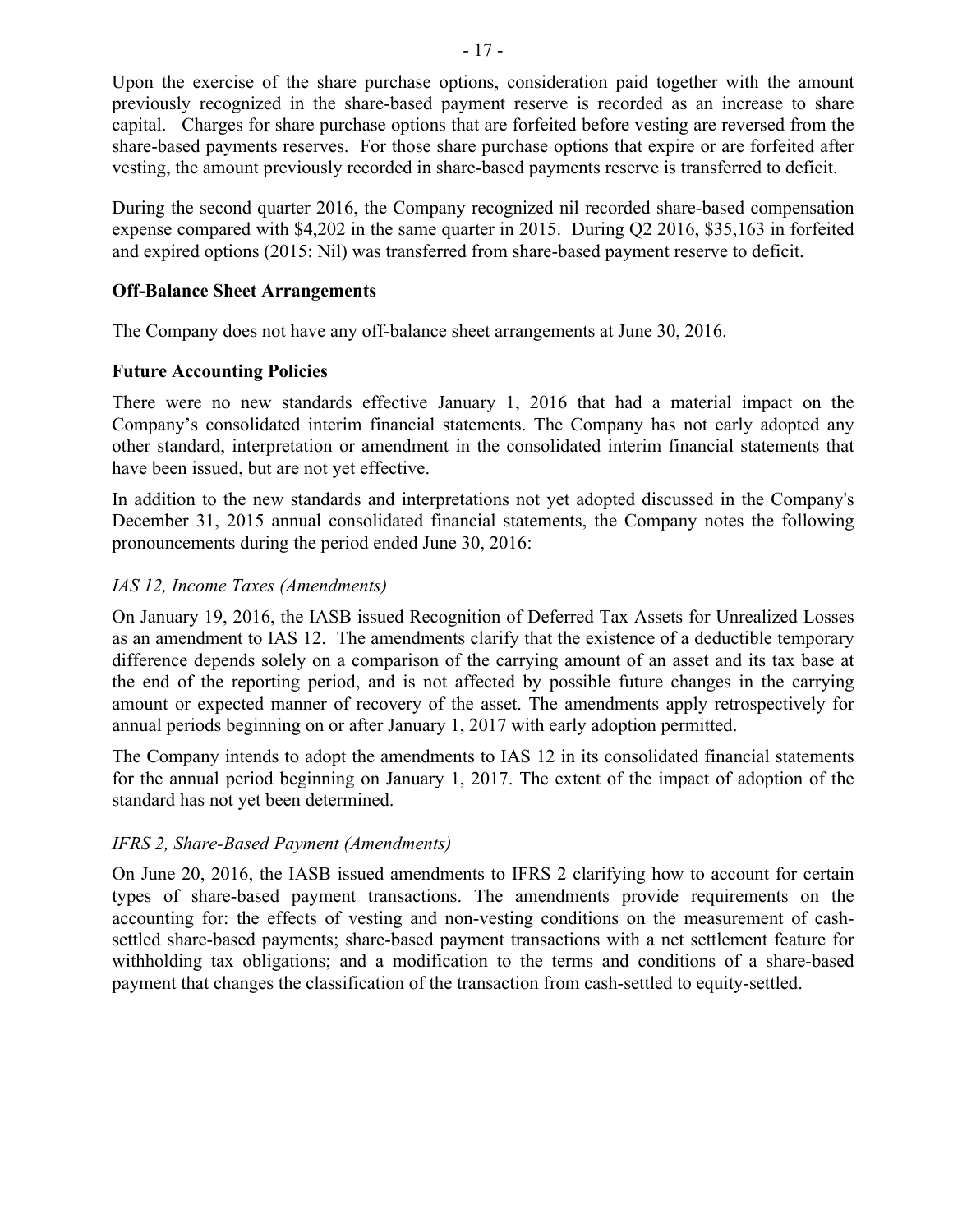The amendments apply for annual periods beginning on or after January 1, 2018. As a practical simplification, the amendments can be applied prospectively. Retrospective, or early, application is permitted if information is available without the use of hindsight. The Company intends to adopt the amendments to IFRS 2 in its consolidated financial statements for the annual period beginning on January 1, 2018. The extent of the impact of adoption of the standard has not yet been determined.

# **TRANSACTIONS WITH RELATED PARTIES**

## **Directors**

There were no directors fees paid during quarter ended June 30, 2016 (Q2, 2015: \$61,629).

# **Key management**

Salary paid to key management personnel during the second quarter 2016 totalled \$211,249 (2015: \$207,359).

# **Pala Investment Limited**

During 2012 Pala Investment Limited ("Pala") became a controlling shareholder of the Company.

The Company had no transactions with Pala during the three- and six-month periods ended June 30, 2016.

# **RISK FACTORS**

Because of the nature of its business, the operations of the Company are subject to a number of risks, including the following, any one or all of which could have a material adverse effect on the Company and its business:

## **Dependence on the Ban Phuc Nickel Project**

AMR is primarily focused on the development of the Ban Phuc mine. AMR does not own any significant assets other than those related to AMR's ownership interest in the mine which is AMR's only mineral property and represents AMR's only immediate potential for future generation of revenues. Unless AMR acquires additional property interests, any adverse developments affecting the mine could have a material adverse effect upon AMR and would materially and adversely affect the potential mineral resource production, profitability, financial performance and results of operations of AMR.

# **Mine Life**

Due to the continued low nickel price management have assessed the economic viability of the mining operations and concluded that Ban Phuc will go into care and maintenance effective the end of Q3 2016.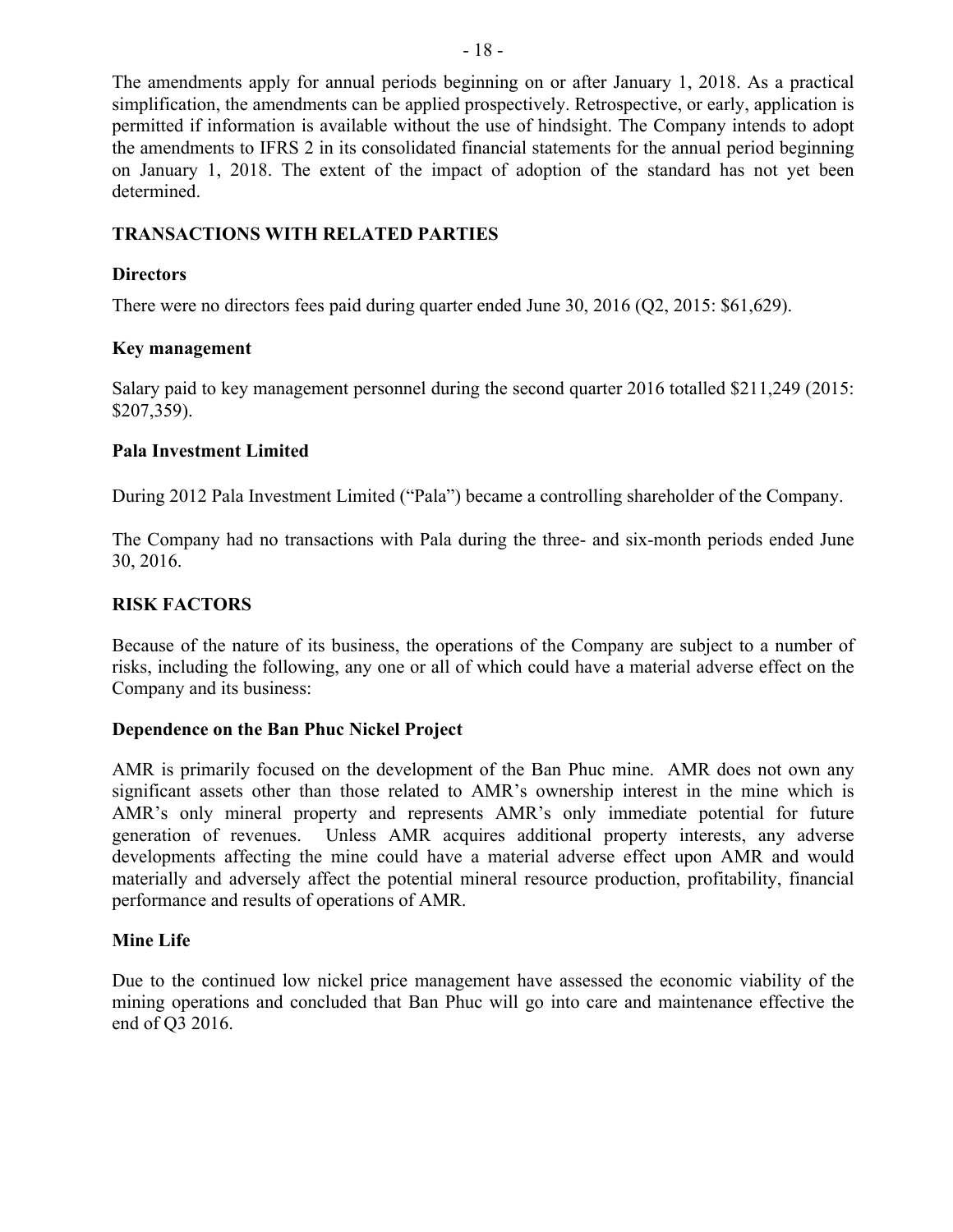#### **Risk of the Revocation of Licences and Permits**

Any failure to comply strictly with applicable laws, regulations and local practices relating to mineral rights applications, including for exploration permits and exploitation or mining licenses, and tenure, could result in loss, reduction or expropriation of entitlements, the imposition of additional local or foreign parties as joint venture partners with carried or other interests or enforcement actions against us, including orders issued by regulatory or judicial authorities causing operations to cease or be curtailed, and may include corrective measures requiring capital expenditures, installation of additional equipment, or remedial actions. Furthermore, no assurance can be given that new rules and regulations will not be enacted or that existing rules and regulations will not be applied in a manner, which could limit or curtail production or development. Amendments to current laws and regulations governing operations and activities or mining and milling or more stringent implementation thereof could have a material adverse impact on us.

The occurrence of these various factors and uncertainties cannot be predicted and any of them could have an adverse effect on our operations or profitability.

#### **Additional funding requirements**

Further exploration and development by the Company will depend upon the Company's ability to obtain necessary permits and also financing through the joint venturing of projects, equity financing, debt financing or other means. There is no assurance that the Company will be successful in obtaining the required permits, financing or obtaining such financing on acceptable terms. Failure to obtain required financing on a timely basis or on acceptable terms could have a material adverse effect on the Company's financial conditions, results of operations and liquidity and could cause the Company to forfeit all of parts of its property and reduce or terminate its operations.

Sales of substantial amounts of the Common Shares, or the availability of such Common Shares for sale, could adversely affect the prevailing market prices for the Company's securities. A decline in the market prices of the Company's securities could impair its ability to raise additional capital through the sale of new Common Shares should the Company desire to do so.

AMR may incur substantial costs in pursuing future capital requirements, including investment banking fees, legal fees, accounting fees, securities law compliance fees, printing and distribution expenses and other costs. The ability to obtain needed financing may be impaired by such factors as the capital markets (both generally and in the nickel industry in particular), the location of the Project in Vietnam and the price of nickel on the commodities markets (which will impact the amount of asset-based financing available) and/or the loss of key management personnel. Further, if the price of nickel on the commodities markets decreases, then potential revenues from the Project will likely decrease and such decreased revenues may increase the requirements for capital. If AMR is unable to obtain additional financing as needed, it may be required to reduce the scope of its operations or anticipated expansion, forfeit its interest in some or all of its properties, incur financial penalties or reduce or terminate its operations.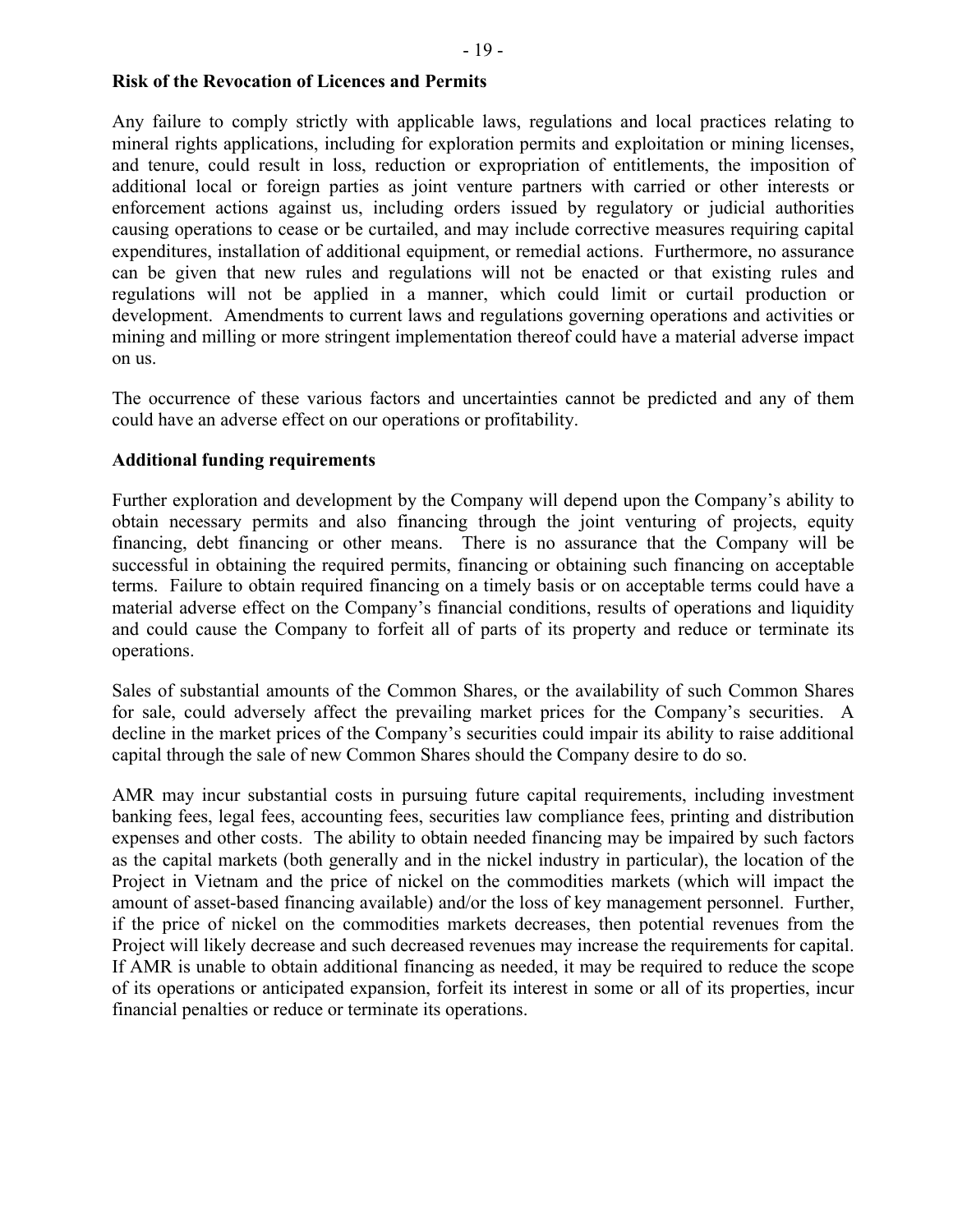## **The Company has entered into an off-take agreement with a single customer for all of the production from the Project.**

In April 2008, BPNM entered into the Off-Take Agreement for all of the concentrate production from the Project from the currently defined resources. Jinchuan is a large Chinese enterprise, but there are no guarantees that Jinchuan will ultimately be able to purchase the nickel concentrate produced by the Project. The Off-Take Agreement also granted Jinchuan a first refusal option on additional nickel concentrates that BPNM may produce from new projects other than the Project. As such, AMR's total number of customers will for the immediate future remain limited and expose AMR to counterparty risks associated with the financial condition of Jinchuan. As a result of this reliance on a small number of customers, AMR could be subject to adverse consequences if Jinchuan breaches its purchase commitments. The failure of Jinchuan to purchase the nickel concentrate from the Project in accordance with the terms of the Off-Take Agreement could result in a loss of revenue if AMR is unable to sell the product from the Project to other purchasers. AMR cannot guarantee that it would be able to sell its product in the spot market or that the spot market price will be competitive to those prices that it would be expected to obtain under the Off-Take Agreement. If AMR is unable to satisfy conditions in the Off-Take Agreement or secure binding contracts with other customers, AMR's results of operations and financial condition, could be materially adversely affected.

## **AMR may not meet its production targets or its cost estimates**

The ability of the Ban Phuc mine to meet nickel production levels is dependent in part on the successful development of mines and/or expansion of mining operations in the future which rely on the accuracy of predicted factors including capital and operating costs, metallurgical recoveries, reserve estimates, and future prices, as well as accurate feasibility studies, acquisition of land and surface rights and issuance of necessary permits/approvals. Actual production and costs may vary from the estimates for a variety of reasons such as estimates of grade, tonnage, dilution and metallurgical and other characteristics of the ore varying in the actual ore mined, revisions to mine plans, risks and hazards associated with mining, adverse weather conditions, unexpected labor shortages or strikes, equipment failures and other interruptions in production capabilities. Production costs may also be affected by increased stripping costs, increases in level of ore impurities, labor costs, raw material costs, inflation and fluctuations in currency exchange rates. Failure to achieve production targets or cost estimates could have a material adverse impact on AMR's sales, profitability, cash flow and overall financial performance.

## **Mining operations are vulnerable to supply chain disruptions**

AMR's current and future operations could be adversely affected by shortages of, as well as lead times to deliver, strategic spares, critical consumables and mining equipment. In the past, other mining companies have experienced shortages in critical consumables, particularly as production capacity in the global mining industry has expanded in response to increased demand for commodities, and it has experienced increased delivery times for these items. Shortages of strategic spares, critical consumables or mining equipment, could in the future, result in production delays and productions shortfalls, and increases in prices could result in an increase in both operating costs and the capital expenditure to maintain and develop mining operations.

AMR and other nickel mining companies, have influence over manufacturers and suppliers of these items. In certain cases, there may be only limited suppliers for certain strategic spares,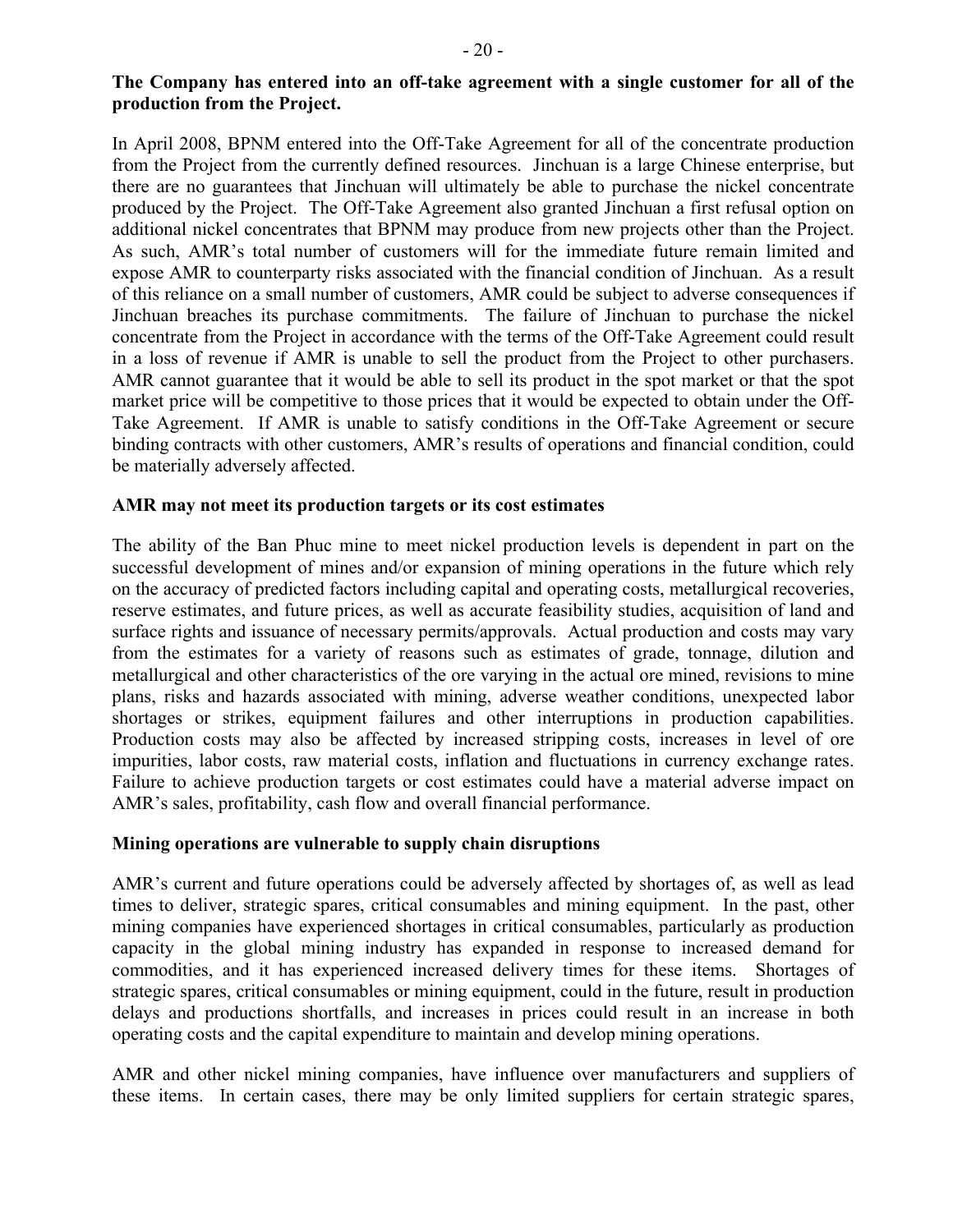critical consumables or mining equipment who command superior bargaining power relative to AMR, or it could at times face limited supply or increased lead time in the delivery of such items.

If AMR experiences shortages, or increased lead times in delivery of strategic spares, critical consumables or mining equipment, its results of operations and financial condition could be adversely affected.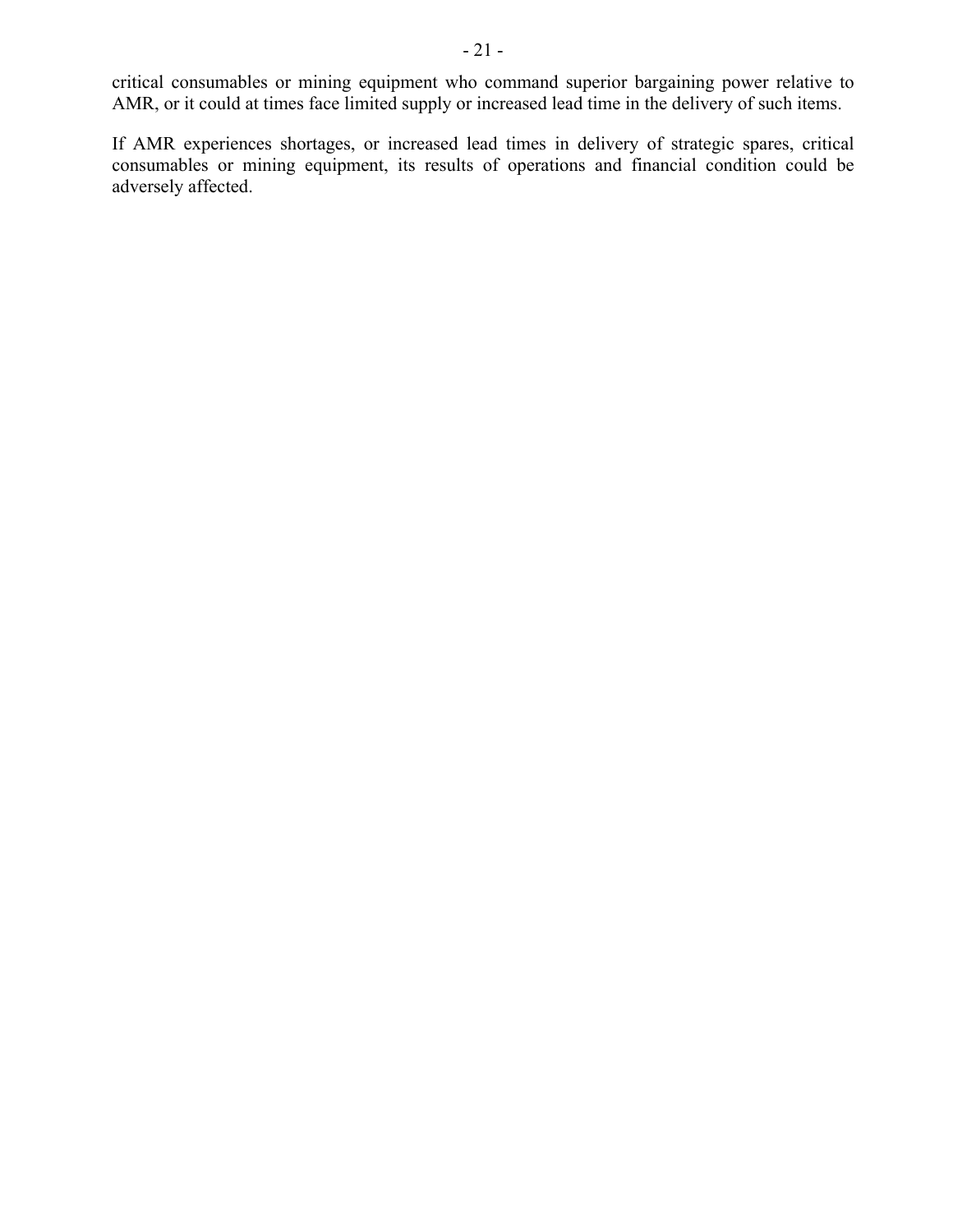## **Political Risk and Economic Instability**

AMR's exploration, development and operation activities occur in Vietnam. As such, AMR may be affected by possible political or economic instability in Vietnam. There can, for example, be no assurance that future political and economic conditions in Vietnam will not result in the government adopting policies respecting foreign ownership and development of interests in mineral resources, which could be adverse to the Company's interests or profitability. The risks include, but are not limited to, terrorism, military repression, fluctuations in currency exchange rates and high rates of inflation. Changes in resource development or investment policies or shifts in political attitude in Vietnam may prevent or hinder AMR's business activities and render the Project unprofitable by preventing or impeding future property exploration, development or mining. Operations may be affected in varying degrees by government regulations with respect to restrictions on production, price controls, export controls, restrictions on repatriation of earnings, royalties and duties, income taxes, nationalization of property or businesses, expropriation of property, maintenance claims, environmental legislation, land use, land claims of local people, water use and mine safety. The laws on foregoing investment and mining are still evolving in Vietnam and it is not known how they will evolve. In particular, the current law on minerals allows the government to announce areas where mining activities are prohibited (or temporarily prohibited) for reasons of national defense, security, protection of historical or cultural sites, scenery or other public interests, subject only to providing fair and equitable treatment in respect of damage caused where mineral activities are being legally conducted therein. The effect of these factors cannot be accurately predicted.

## **Vietnamese tax laws are open to interpretation and, with respect to mining and refining, there are no clear precedents to properly guide AMR's tax policies**

Management of AMR considers that AMR has made adequate provision for tax liabilities to the Vietnamese national, provincial and local authorities based on correspondence with such authorities and on external advice received. However, because Vietnam's tax laws, especially with respect to mining and refining are evolving and open to interpretation, there is a risk that material additional and/or back-dated taxes and penalties may be levied on AMR, which could adversely impact its results of operations and financial condition of AMR.

## **Mining, processing, development and exploration activities depend, to one degree or another, on adequate infrastructure.**

Reliable roads, bridges, power sources and water supply are important determinants, which affect capital and operating costs. AMR's inability to secure adequate water and power resources, as well as other events such as unusual or infrequent weather phenomena, sabotage, government or other interference in the maintenance or provision of such infrastructure could adversely affect AMR's operations, financial condition and results of operations.

## **AMR is dependent on outside parties for the conduct of its business**

AMR has relied upon consultants, engineers and other service providers and intends to rely on these parties for development, construction, and operating expertise. Substantial expenditures are required to construct mines to establish mineral reserves through drilling, to carry out environmental and social impact assessments, to develop metallurgical processes to extract metal from ore and, in the case of new exploration, to develop the exploration and plant infrastructure at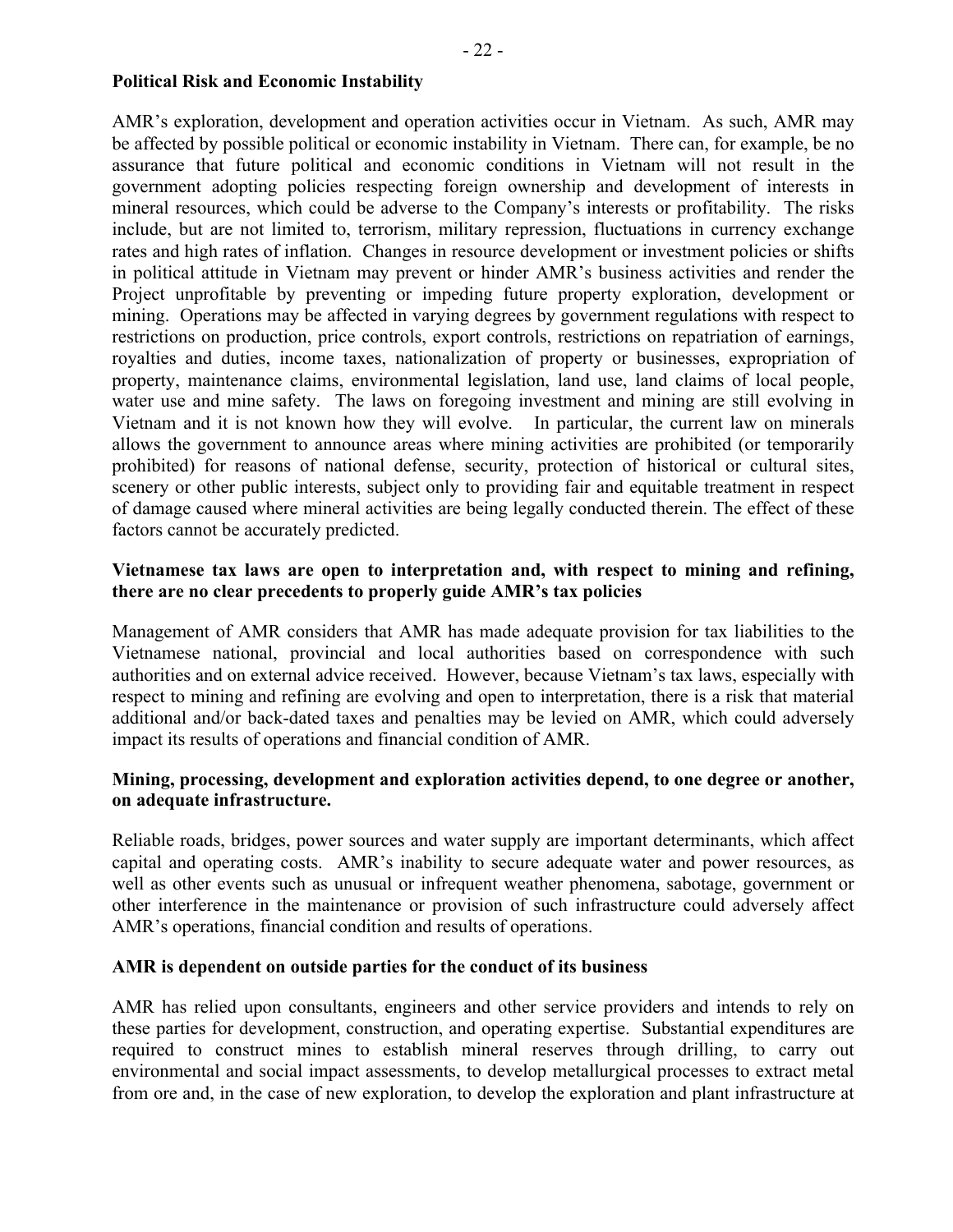any particular site. If such parties' work is deficient or negligent or is not completed in a timely manner, it could have a material adverse effect on the Project.

AMR currently uses the services of a western mining contractor for ongoing production at Ban Phuc. Increased demand for and cost of contract mining services and equipment could cause project costs to increase and could have a material adverse effect on the Project.

## **Exchange rates**

The profitability of AMR may decrease when affected by fluctuations in the foreign currency exchange rates between the United States dollar, the Canadian dollar, the Australian dollar and the Vietnamese dong. Exchange rate fluctuations affect the costs of development activities that AMR incurs in United States dollars, Australian dollars and Vietnamese dong. AMR does not currently take any steps to hedge against currency fluctuations.

## **Certain directors and officers may have conflicts of interest.**

Certain of the directors and officers of AMR are engaged in, and will continue to engage in, other business activities on their own behalf and on behalf of other companies, including activities involving mining and mineral exploration, and, as a result of these and other activities, such directors and officers of AMR may become subject to conflicts of interest. The BCBCA provides that in the event that a director has an interest in a contract or proposed contract or agreement, the director shall disclose his interest in such contract or agreement and shall refrain from voting on any matter in respect of such contract or agreement unless otherwise provided under the BCBCA. To the extent that conflicts of interest arise, such conflicts will be resolved in accordance with the provisions of the BCBCA.

## **Illiquid market for AMR's securities**

AMR shares are highly illiquid and cannot be easily sold in the market without significant risk of a loss in value. Further contributing to AMR's illiquidity, is the fact that a small group of shareholders currently hold over 88% of its Common Shares. There can be no assurance that an active market for AMR's securities will develop. In addition, the market price of the securities of AMR at any given point in time may not accurately reflect the long-term value of AMR. Furthermore, responding to any events or circumstances resulting from the risk factors described herein could result in substantial costs and divert management's attention and resources.

## **Significant Shareholder**

At the date of this report, Pala has control over AMR and its interests may conflict with those of other shareholders. Pala owns, directly 569,813,827 Common Shares, representing approximately 72.2% of the issued and outstanding Common Shares on a non-diluted basis, plus 54,166,667 Common Share purchase warrants, which if exercised, would bring Pala's ownership interest in the Company to 74.9% on a partially-diluted basis. Pala has a significant influence in any matter coming before a vote of shareholders and Pala alone will be in a position to prevent approval of certain matters requiring shareholder approval. Investors should be aware that votes in respect of the Common Shares may be significantly influenced by a small group of insiders as detailed in the table below. Pala is also able to effect certain fundamental changes to AMR in accordance with the BCBCA because it is able to, on its own, meet the applicable 66 2/3% voting threshold for shareholder approval to effect such changes.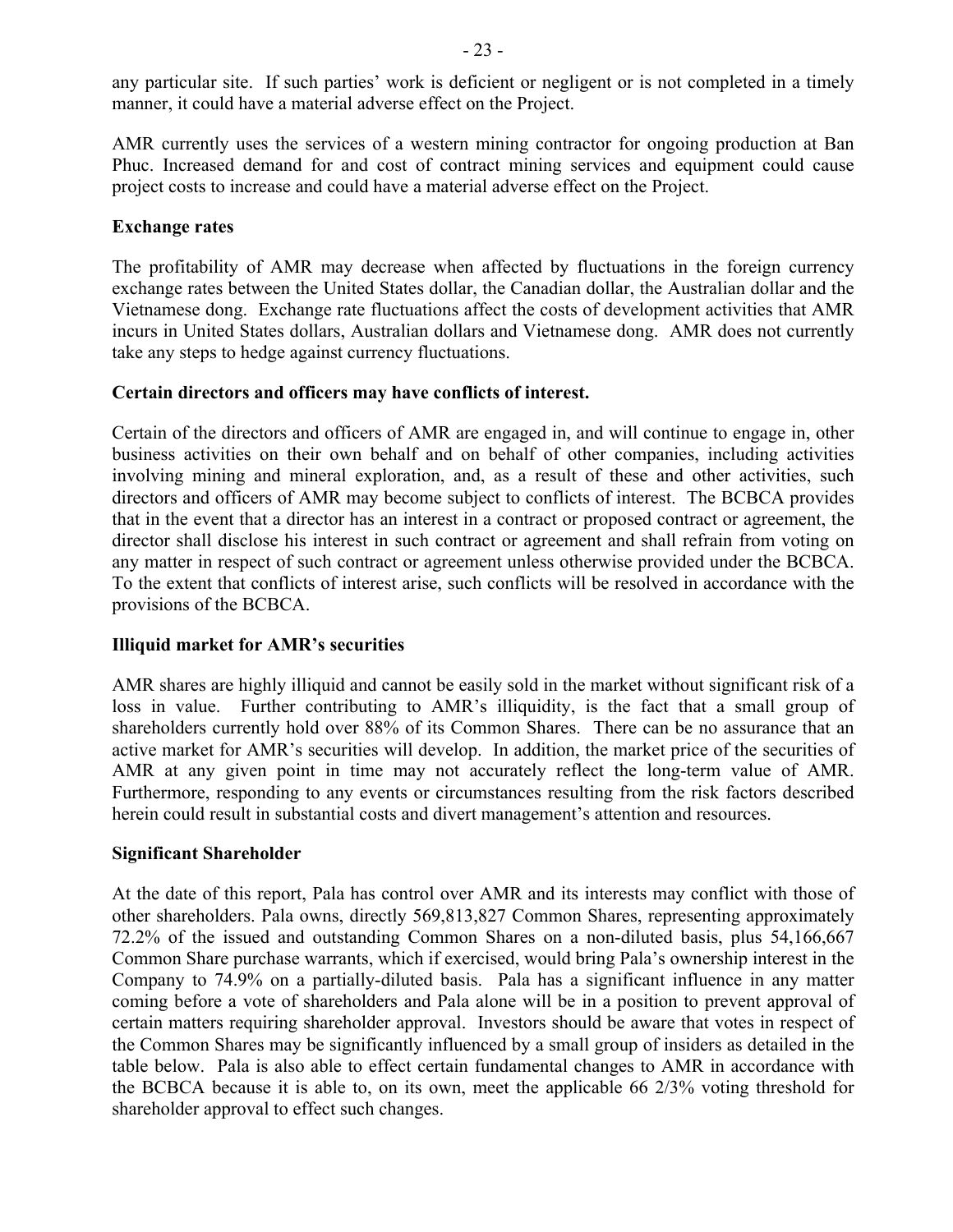| <b>Shareholder</b>                                  | <b>Number of Common</b><br>Shares <sup>(1)</sup> | <b>Percentage of Common</b><br><b>Shares Outstanding</b> |  |
|-----------------------------------------------------|--------------------------------------------------|----------------------------------------------------------|--|
| Pala Investments Limited                            | 569,813,827                                      | 72.2%                                                    |  |
| Melior Resource Inc                                 | 47,272,727                                       | $6.0\%$                                                  |  |
| Lion Selection Group Limited <sup>(2)</sup>         | 39,950,288                                       | $5.1\%$                                                  |  |
| Malaysia Smelting Corporation Berhad <sup>(3)</sup> | 31,297,661                                       | $4.0\%$                                                  |  |
| Total                                               | 688,334,503                                      | 87.3%                                                    |  |

**Notes:**

(1) Based on information posted on SEDI as of August 24, 2016.

- (2) Of the 39,950,288 Common Shares, 16,666,666 are held by Lion Selection Group Limited and 23,283,622 are held by its affiliate Asian Lion Limited, an entity which is controlled by Lion Selection Group Limited.
- (3) Pala has a right of first refusal to purchase the Common Shares held by MSC, which if exercised would bring Pala's ownership to 601,111,488 Common Shares, representing approximately 76.2% on a non-diluted basis and 77.7% on a partially diluted basis, if it exercises its 54,166,667 Common Share purchase warrants.

# **Mining industry**

The exploration for and development of mineral deposits involves significant risks, which even a combination of careful evaluation, experience and knowledge may not eliminate. While the discovery of a mineral deposit may result in substantial rewards, few properties that are explored are ultimately developed into producing mines. Major expenses may be required to locate and establish mineral reserves, to develop metallurgical processes and to construct mining and processing facilities at a particular site. It is impossible to ensure that the activities currently planned by the Company will result in profitable commercial mining operations. Whether a mineral deposit will be commercially viable depends on a number of factors, some of which are: the particular attributes of the deposit, such as size, grade and proximity to infrastructure; metal prices, which are highly cyclical; and government regulations, including regulations relating to prices, taxes, royalties, land tenure, land use, importing and exporting of minerals and environmental protection. The exact effect of these factors cannot accurately be predicted, but in combination they could result in the Company not receiving an adequate return on invested capital.

The Company's activities are subject to all the hazards and risks normally encountered in the exploration for, and development and production of minerals, including unusual and unexpected geologic formations, seismic activity, rock bursts, cave-ins, flooding and other conditions involved in the drilling and removal of material, any of which could result in damage to, or destruction of, mines and other producing facilities, damage to life or property, environmental damage and possible legal liability. Milling operations are subject to hazards such as equipment failure or failure of retaining dams around tailings disposal areas, which may result in environmental pollution and consequent liability.

## **Limited production revenues; history of losses**

To date, the Company has only limited production revenue from mining operations, as commercial production at Ban Phuc commenced late in 2013. There can be no assurance that significant additional losses will not occur in the near future or that the Company will be profitable in the future. The Company's operating expenses and capital expenditures may increase in subsequent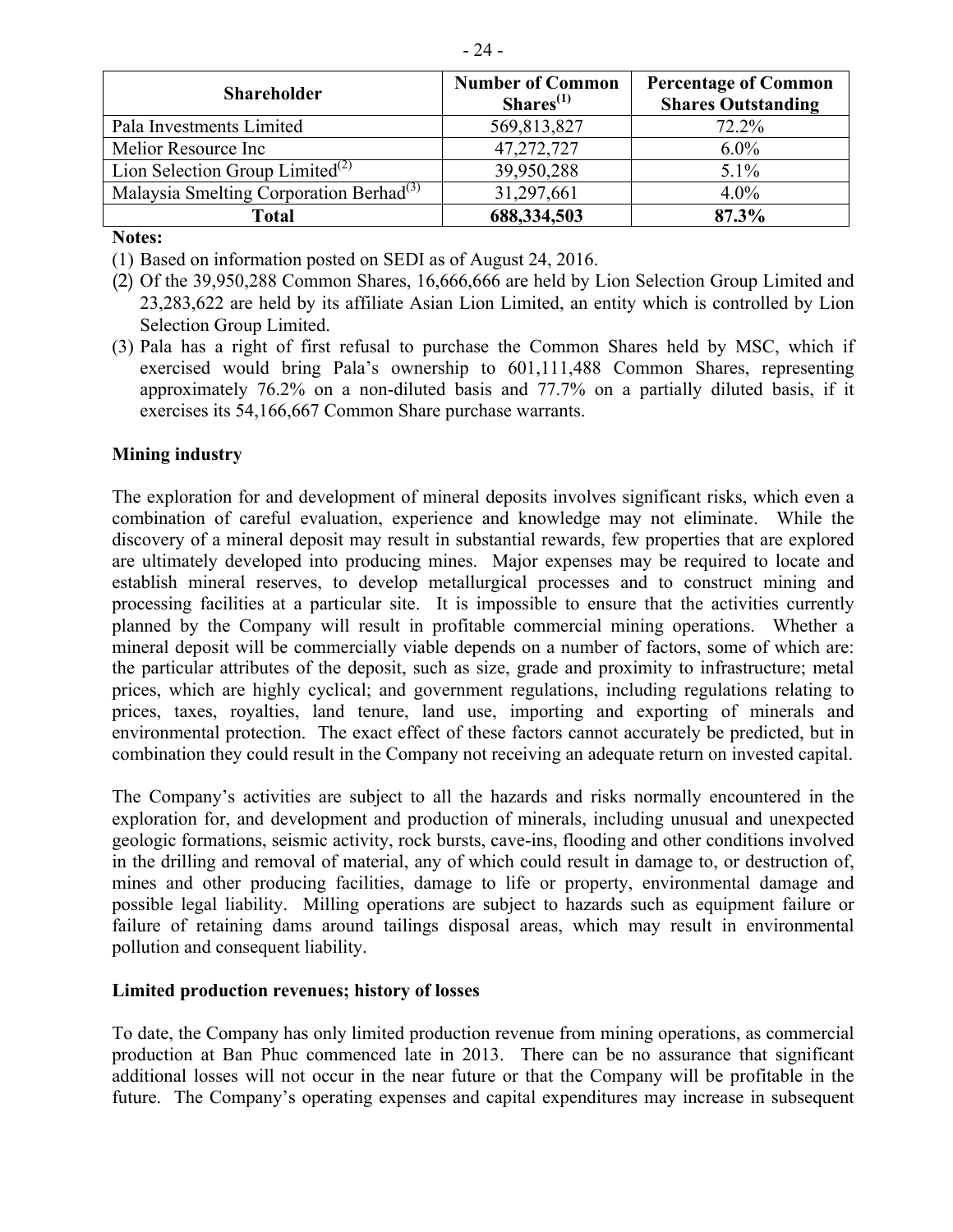years as the costs for consultants, personnel and equipment associated with advancing exploration, development and commercial production of its properties are incurred. The amounts and timing of expenditures will depend on the progress of ongoing exploration and development, the results of consultant's analysis and recommendations, the rate at which operating losses are incurred, the execution of any joint venture agreements with strategic partners, the Company's acquisition of additional properties and other factors, many of which are beyond the Company's control.

#### **Uncertainty of resource and reserve estimates**

The figures presented for both mineral resources and mineral reserves in this document are only estimates. The estimating of mineral resources and mineral reserves is a subjective process and the accuracy of mineral resource and mineral reserve estimates is a function of the quantity and quality of available data, the accuracy of statistical computations, and the assumptions used and judgments made in interpreting available engineering and geological information. There is significant uncertainty in any mineral resource or reserve estimate and the actual deposits encountered and the economic viability of a deposit may differ materially from the Company's estimates.

Estimated mineral resources and mineral reserves may have to be re-estimated based on changes in mineral prices, further exploration or development activity or actual production experience. This could materially and adversely affect estimates of the volume or grade of mineralization, estimated recovery rates or other important factors that influence mineral resource or mineral reserve estimates. Market price fluctuations for metals, increased production costs or reduced recovery rates or other factors may render the Company's present reserves uneconomical or unprofitable to develop. A reduction in estimated reserves could require material write-downs in investment in the affected mining property and increased amortization, reclamation and closure charges.

Mineral resources are not mineral reserves and there is no assurance that any resource estimate will ultimately be reclassified as proven or probable reserves. Mineral resources which are not mineral reserves do not have demonstrated economic viability.

## **Uncertainty relating to inferred mineral resources**

Inferred mineral resources cannot be converted into mineral reserves as the ability to assess geological continuity is not sufficient to demonstrate economic viability. Due to the uncertainty which may attach to inferred mineral resources, there is no assurance that inferred mineral resources will be upgraded to resources with sufficient geological continuity to constitute proven and probable mineral reserves as a result of continued exploration.

## **Competition**

The mining business is competitive in all of its phases. The Company competes with numerous other companies and individuals, including competitors with greater financial, technical and other resources than the Company, in the search for and the acquisition of attractive mineral properties. The Company's ability to acquire properties in the future will depend not only on its ability to develop the Project, but also in its ability to select and acquire other suitable producing properties or prospects for mineral exploration or development. There can be no assurance that the Company will be able to compete successfully with others in acquiring such properties or prospects.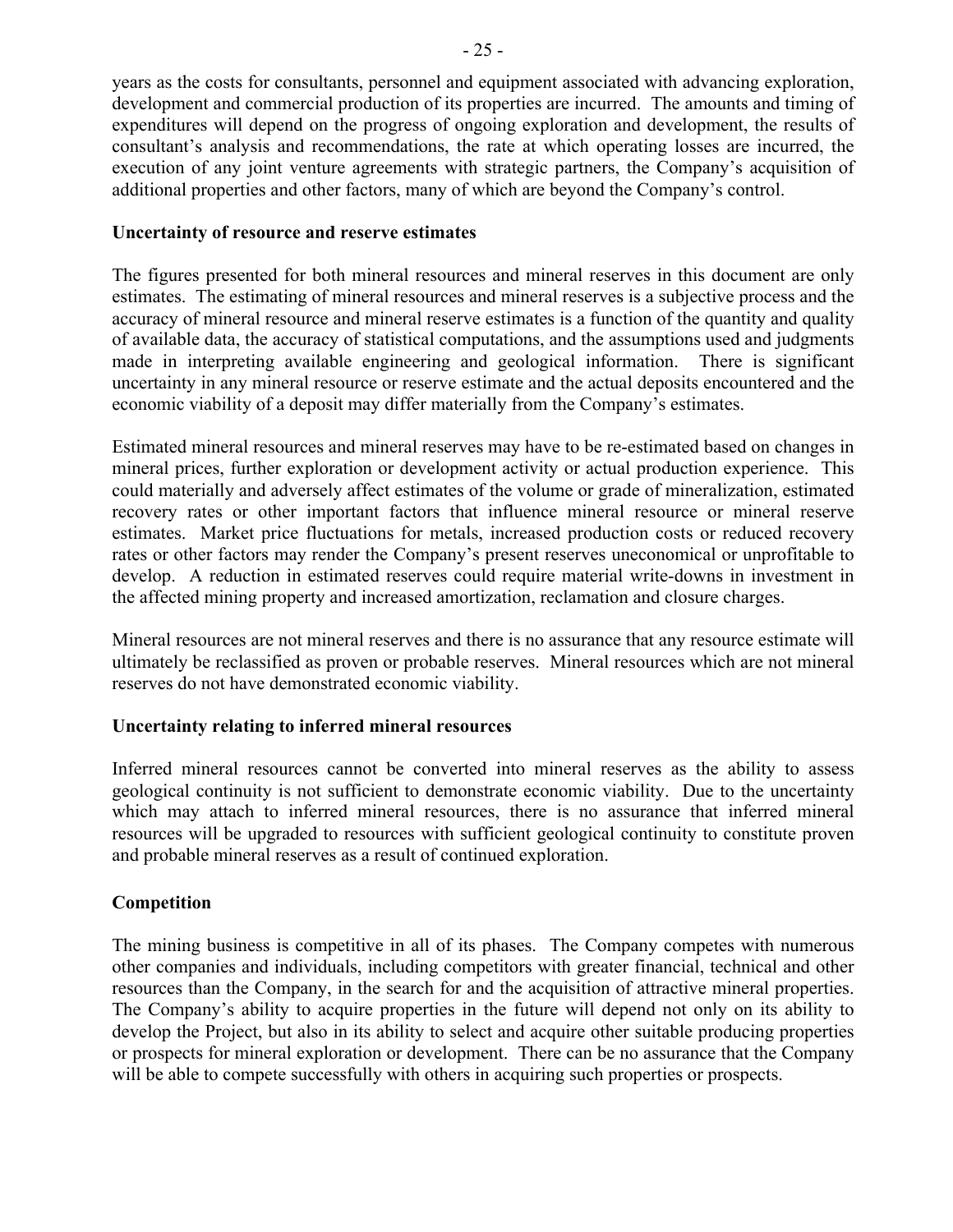The Company's business is subject to a number of risks and hazards generally, including adverse environmental conditions, industrial accidents, labour disputes, unusual or unexpected geological conditions, ground or slope failures, cave-ins, changes in the regulatory environment and natural phenomena such as inclement weather conditions, floods and earthquakes. Such occurrences could result in damage to its mineral properties or production facilities, personal injury or death, environmental damage to the Company's properties or the properties of others, delays in development or mining, monetary losses and possible legal liability.

While the Company has obtained certain insurance to protect itself against the potential risks associated with its operations, the Company may not be able to maintain insurance to cover such risks at economically feasible premiums and such insurance coverage may not continue to be available or may not be adequate to cover any resulting liability. Moreover, insurance against risks such as environmental pollution or other hazards as a result of exploration and production is not generally available to the Company or to other companies in the mining industry on acceptable terms. The Company might also become subject to liability for pollution or other hazards which may not be insured against or which the Company may elect not to insure against because of premium costs or other reasons. Losses from these events may cause the Company to incur significant costs that could have a material adverse effect upon its financial performance and results of operations.

#### **Government regulation**

The Company's exploration, development and operating activities are subject to various laws governing prospecting, mining, development, production, taxes, labour standards and occupational health, mine safety, toxic substances, land use, water use, land claims of local residents and other matters. Although the Company's planned activities will be carried out in accordance with all applicable rules and regulations, there can be no assurance that new rules and regulations will not be enacted or that existing rules and regulations will not be applied in a manner which could limit or curtail such planned activities with materially adverse impacts on financial performance and profitability.

The mineral rights and interests of the Company are subject to obtaining government approvals, licences and permits, land clearance being completed and land use rights being obtained. Such approvals, licences and permits and the completion of land clearance and obtaining of land use rights are, as a practical matter, subject to the discretion of the government or governmental officials. No assurance can be given that the Company will be successful in obtaining or maintaining any or all of the various approvals, licences and permits in full force and effect without modification or revocation. To the extent such approvals are required and not obtained, the Company may be curtailed or prohibited from continuing or proceeding with planned activities.

Failure to comply with applicable laws, regulations and permitting requirements may result in enforcement actions thereunder, including orders issued by regulatory or judicial authorities causing operations to cease or be curtailed, and may include corrective measures requiring capital expenditures, installation of additional equipment, or remedial actions. Parties engaged in mining operations or in the exploration or development of mineral properties may be required to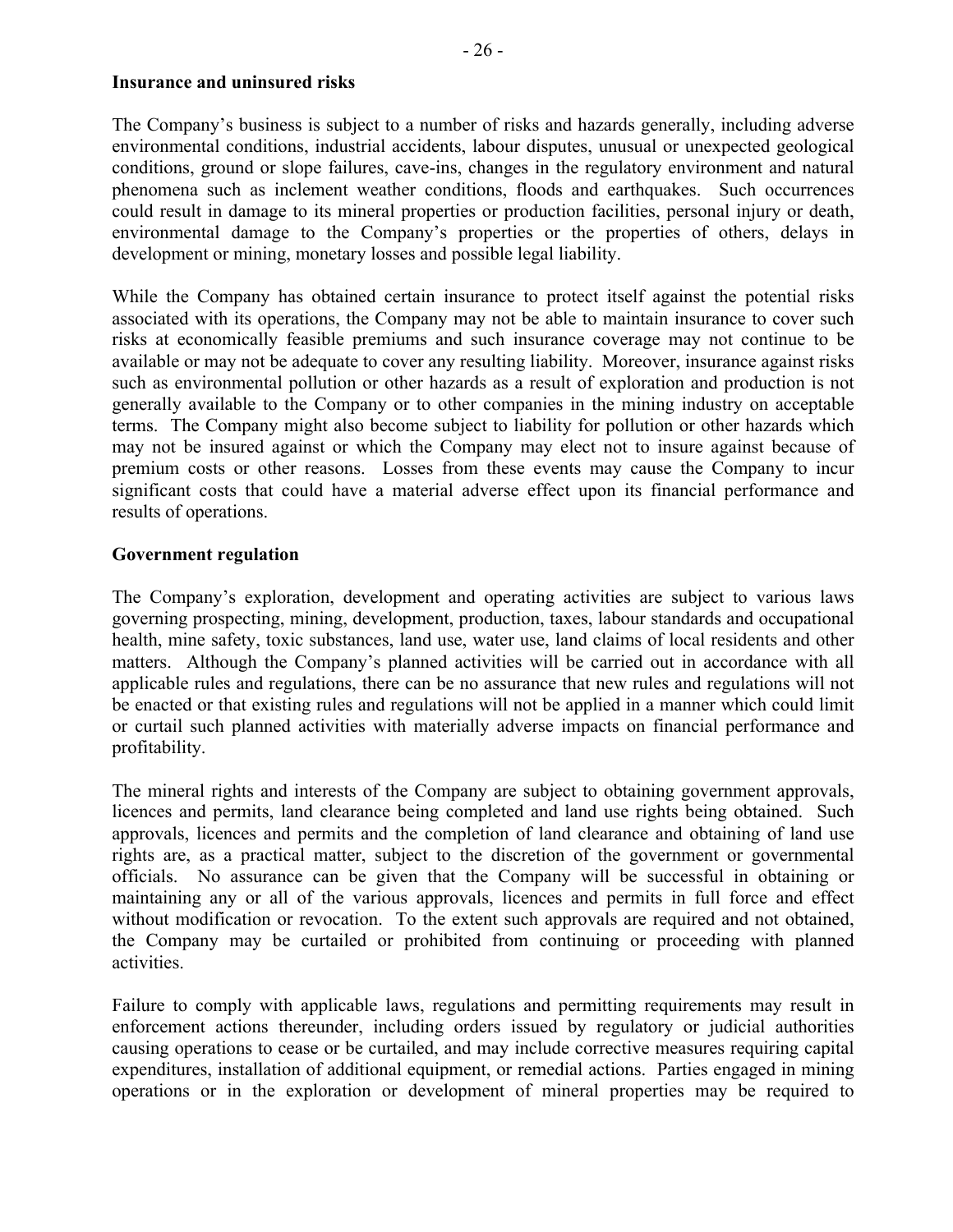compensate those suffering loss or damage by reason of the mining activities and may have civil or criminal fines or penalties imposed for violations of applicable laws or regulations.

Application of or amendments to current laws and regulations governing operations or more stringent implementation thereof could have a substantial adverse impact on the Company and cause increases in exploration expenses, capital expenditures or production costs or reduction in levels of production at producing properties or require abandonment or delays in development of new mineral properties.

## **Commodity prices**

The Project's success will be dependent to a large degree on the future price of nickel. Commodity prices are subject to significant fluctuation and are affected by a number of factors which are beyond the control of the Company. Such factors include, but are not limited to, interest rates, exchange rates, inflation or deflation, fluctuation in the value of the United States dollar and other foreign currencies, global and regional supply and demand, and political and economic conditions. The price of nickel and other metals has fluctuated widely in recent years, and future price declines could cause any future development and commercial production to be impracticable. Depending on the price of nickel and other metals, projected cash flow from planned mining operations may not be sufficient and the Company could be forced to discontinue any development.

Furthermore, reserve calculations and LOM plans using significantly lower nickel and other metal prices could result in material write-downs of the Company's investment in its mineral asset and increased amortization, reclamation and closure charges.

In addition to adversely affecting the Company's possible future reserve estimates and its financial condition, declining commodity prices may impact operations by requiring a reassessment of the feasibility of continued operations. Such a reassessment may be the result of a management decision or may be required under any financing arrangements related to the Project.

## **Commodity hedging**

Currently, the Company does not have a policy to hedge future commodity sales. If put into place, there is no assurance that a commodity hedging program designed to reduce the risk associated with fluctuations in commodity prices will be successful. Hedging may not protect adequately against declines in commodity prices. Although hedging may protect the Company from a decline in commodity prices, it may also prevent the Company from benefiting fully from price increases.

## **Personnel**

The Company is dependent on obtaining and retaining the services of management and skilled personnel. Failure to obtain such services or the loss of them could have a material adverse effect on the Company's operations. There can be no assurance that the required personnel will be available on suitable terms.

## **Environmental risks and hazards**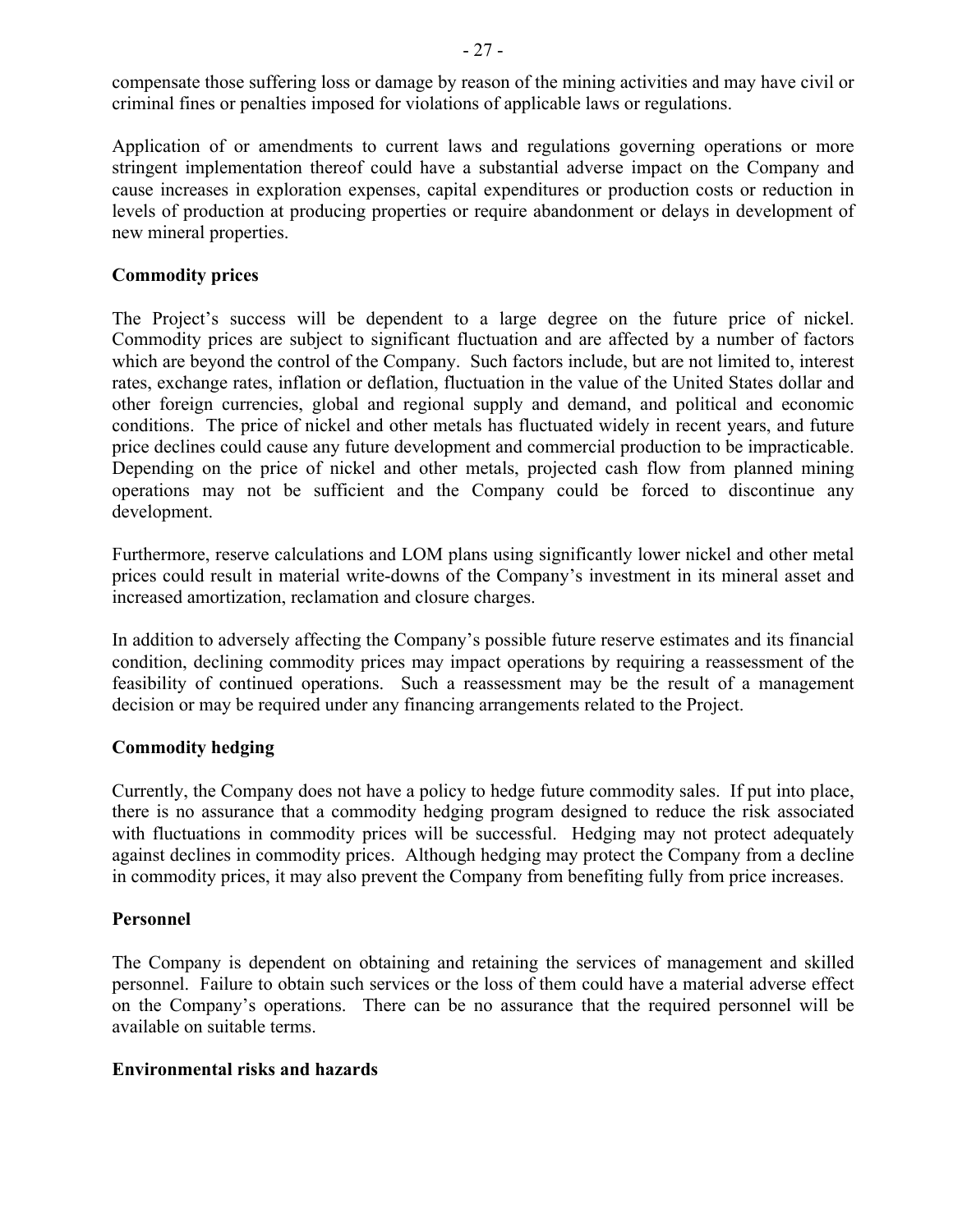All phases of the Company's activities will be subject to environmental regulation mandating, among other things, the maintenance of air and water quality standards and land reclamation; and limitations on the generation, transportation, storage and disposal of solid and hazardous waste. Environmental legislation is evolving in a manner which will require stricter standards and enforcement, increased fines and penalties for non-compliance, more stringent environmental assessments of proposed projects and a heightened degree of responsibility for companies and their officers, directors and employees. There can be no assurance that future changes in environmental regulation will not adversely affect the Company's operations.

## **Enforceability of civil liabilities**

Certain of the Company's directors and officers reside outside Canada. Substantially all of the assets of such persons are, and substantially all of the assets of the Company are, located outside Canada. It may not be possible for investors to effect service of process within Canada upon such persons and it may also not be possible to enforce against the Company and/or such persons judgments obtained in Canadian courts predicated upon the civil liability provisions of applicable securities laws in Canada.

## **Litigation risk**

All industries, including the mining industry, are subject to legal claims, with and without merit. The Company may be involved from time to time in various routine legal proceedings, which include labour matters such as unfair termination claims, supplier matters and property issues incidental to its business. Defence and settlement costs can be substantial, even with respect to claims that have no merit. Due to the inherent uncertainty of the litigation process, the resolution of any particular legal proceeding could have a material effect on financial position and results of operations.

## **The market price for Common Shares cannot be assured**

The market price of a publicly traded stock is affected by many variables, some of which are not directly related to the success of AMR. In recent years, the securities markets have experienced a high level of price and volume volatility, and the market price of securities of many companies, particularly those considered to be junior companies, has experienced wide fluctuations which have not necessarily been related to the operating performance, underlying asset values or prospects of such companies. There can be no assurance that such fluctuations will not affect the price of AMR's securities in the future.

## **FINANCIAL INSTRUMENTS**

The Company's financial instruments consist of cash and cash equivalents, accounts receivable, trade and other payables, and the project financing loan. The fair values of these financial instruments are not materially different from their carrying values.

In respect of credit risk on its bank accounts and investments. Credit risk on bank accounts and short term investments is limited through maintaining the Company's balances with high credit financial institutions.